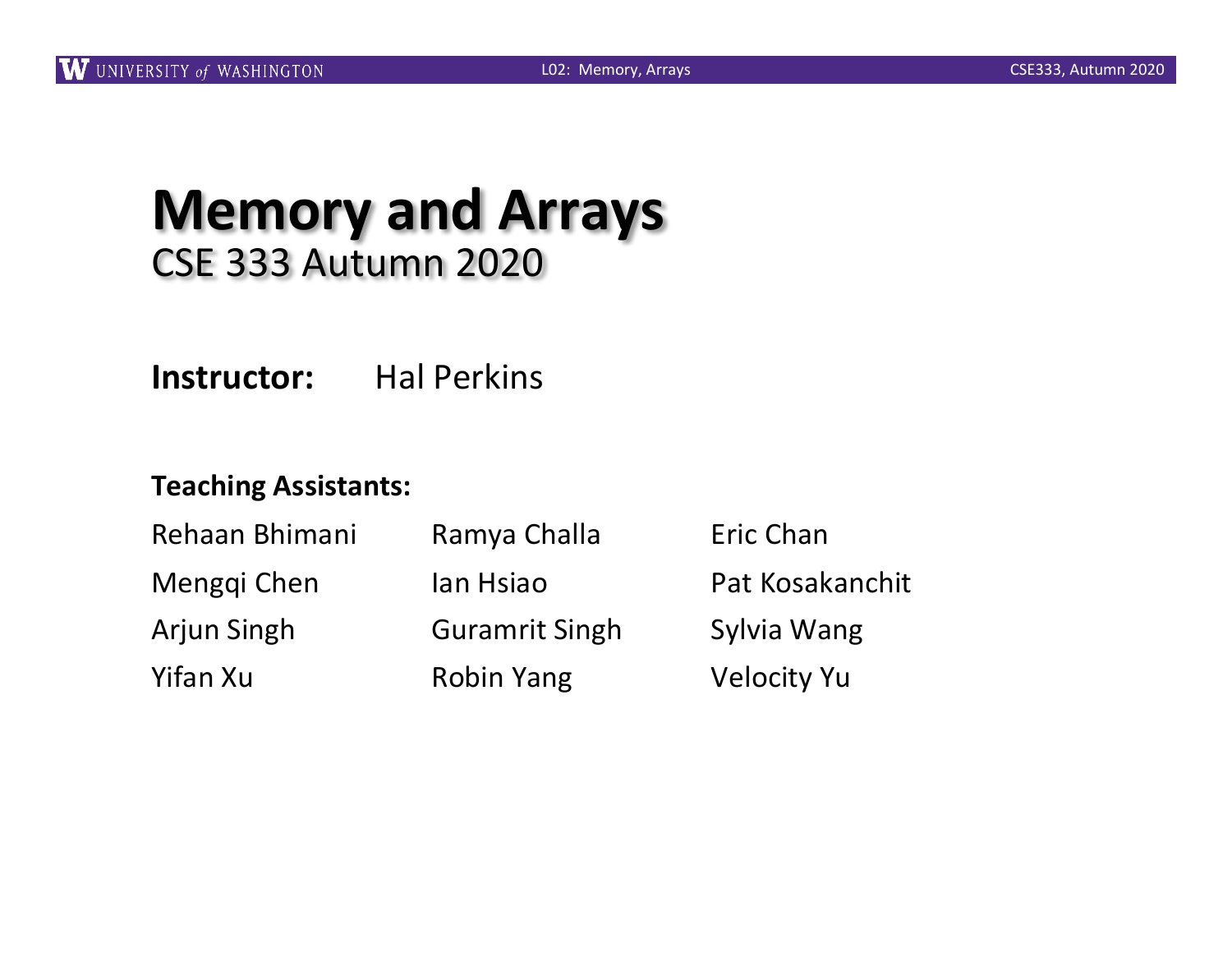# **Administrivia (1)**

#### $\div$  Exercise 0 due this morning

- Any significant problems getting it done on time? If unusual situation, please send email to cse333-staff[at]cs so we can help
- § Sample solution will be posted late today and linked to calendar
	- Requires CSE login please do not distribute
		- Non-CSE students should have received guest accounts for the quarter. Let us know (mail to cse333-staff) if you're not set up
- <sup>v</sup> Exercise 1 out today, due Monday morning, 10 am
	- § Now that clint is out (distributed with hw0), use it to check your code for potential style issues\*

\*but there's bugs here for the moment. More in a second….

If you don't have a gradescope account yet, email to cse333-staff so we can get it set up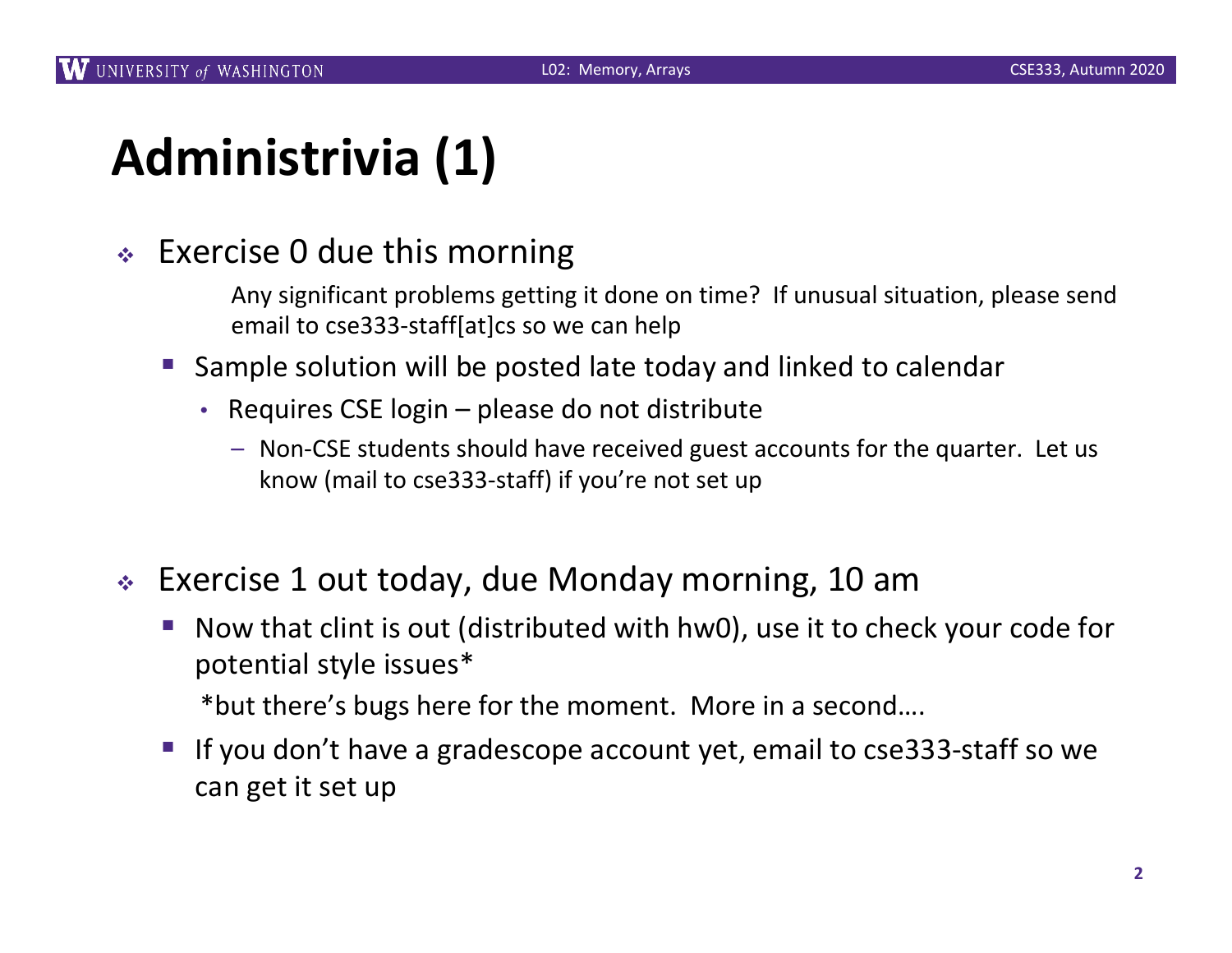## **Administrivia (2)**

- $\div$  HW0 due Monday, 11 pm
	- § Send mail to cse333-staff if you just added the course and don't have a repo with the hw0 starter code yet
- <sup>v</sup> HW1 Posted and pushed to repos late today (optimistic) or sometime tomorrow so you can start looking over the weekend
	- § Always do a git pull before git commit or push to avoid conflicts
		- But default git conflict recovery will do the right thing, so don't panic
	- § Please read the assignment and start looking through the code this weekend
		- For large projects, you want to pace yourself so if something baffling happens, you can let it go for the day and come back to it tomorrow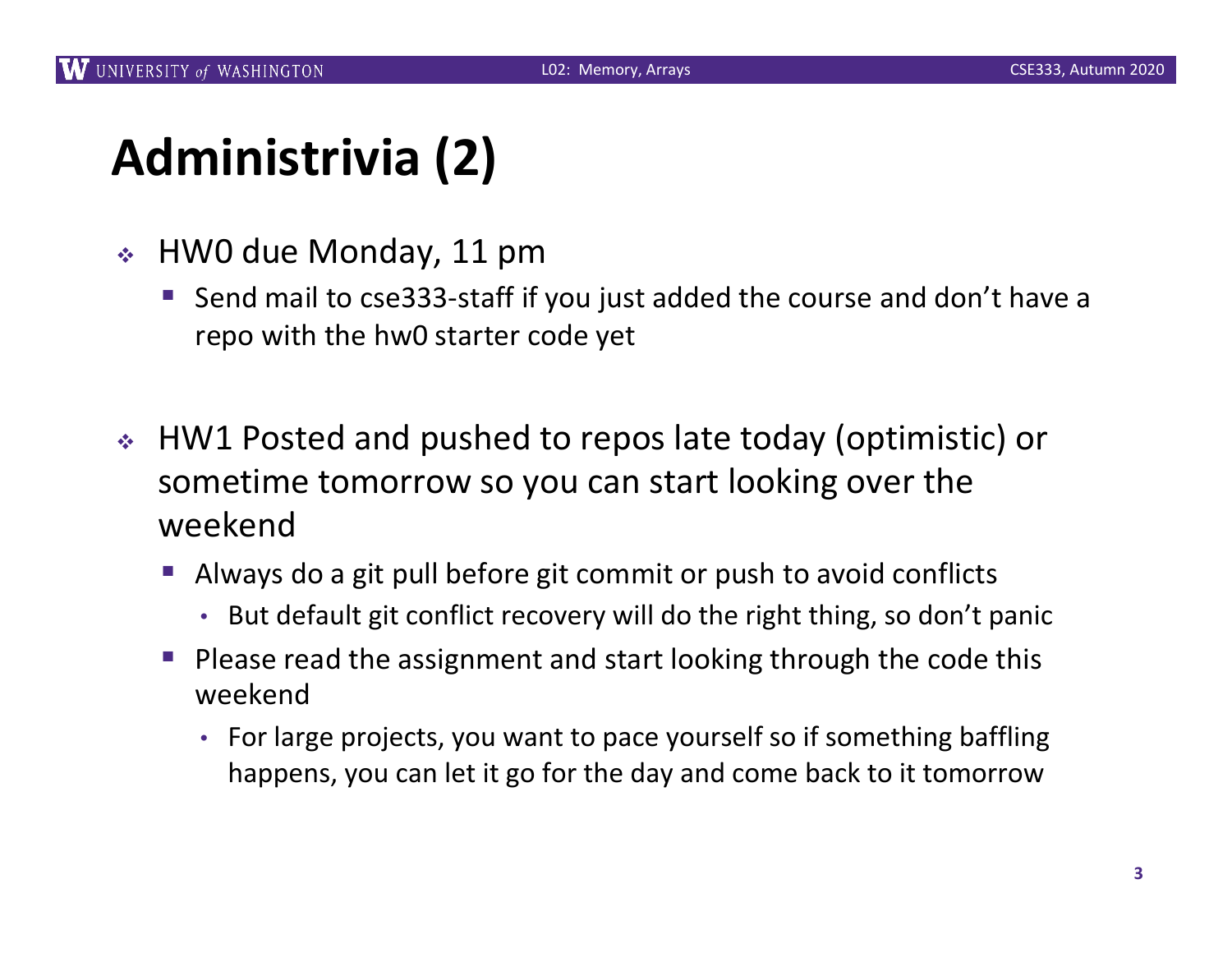# **Is It OK if…?**

- $\cdot$  Lots of good questions on the discussion board about how much error checking is needed for ex0, what is allowed, how to stop and indicate an error, ….
- ◆ But a fair amount of it sounded like "will we lose points if...?" instead of "what's the right thing to do"?
	- The later question is the correct one to be asking/answering
- And, be sure to look at the actual documentation for library functions like exit() and other things
	- Web searches, stack overflow, et al, are great for "what is the name of the thing I need to know about" but are not a substitute for manual pages and other authoritative documentation
		- Demo?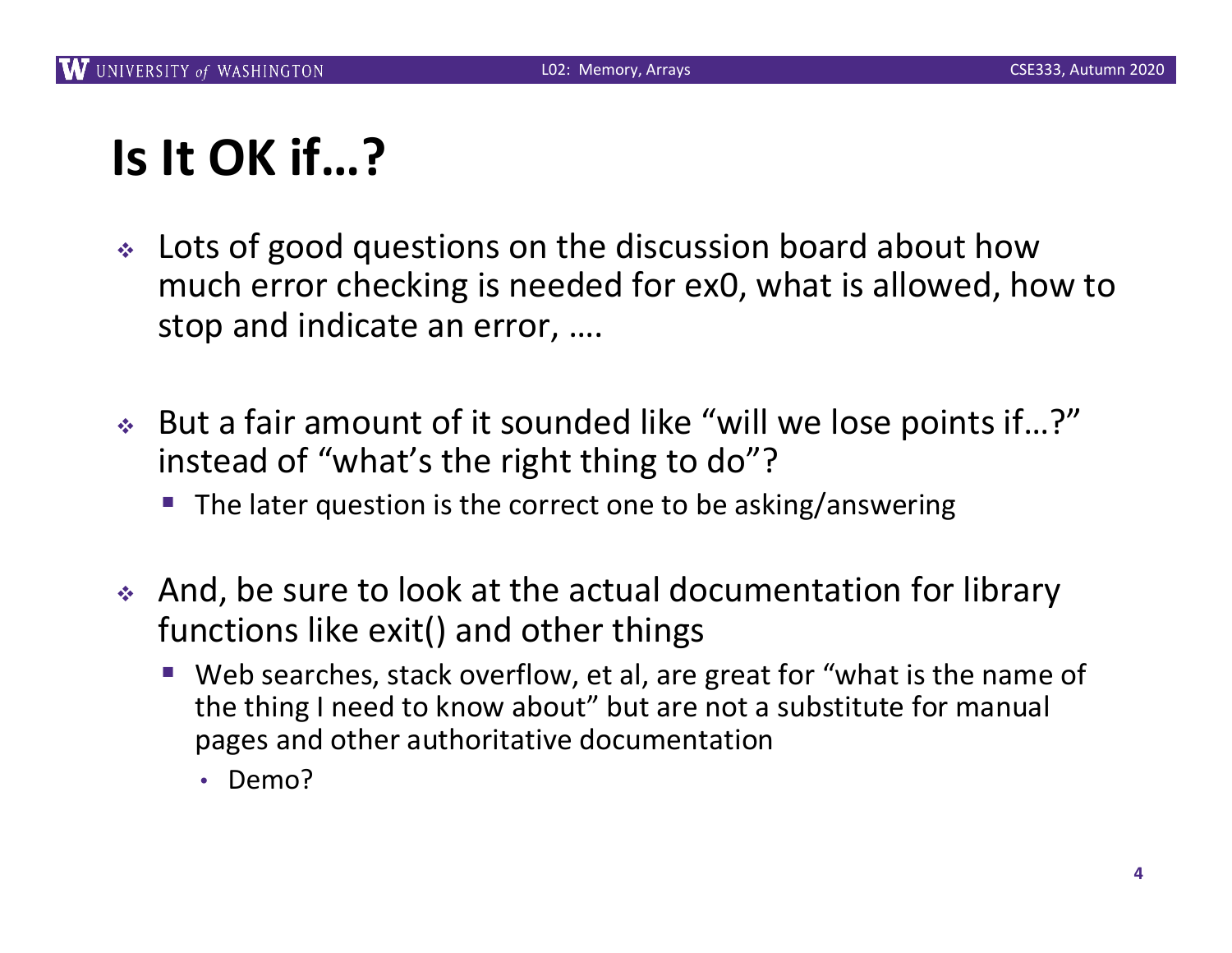# Bugs, bugs, bugs... **派米商**

- $\div$  clint: is, alas, not compatible with python3 (yet?), which is the new default python on Centos 8 (and /usr/bin/python is missing on the VM)
	- Workaround is to alter the script to use python2 explicitly
	- Watch for email announcement when we have a fix pushed to everyone's repos
- <sup>v</sup> Bug reports: please send email to all staff (cse333-staff) or use discussion board
	- § Got to be specific: what's your setup (windows/mac/other), running local or in vm, software versions (including OS), network info (what works, what doesn't), what exactly happens, etc. Without details it's often hard/frustrating to try to help.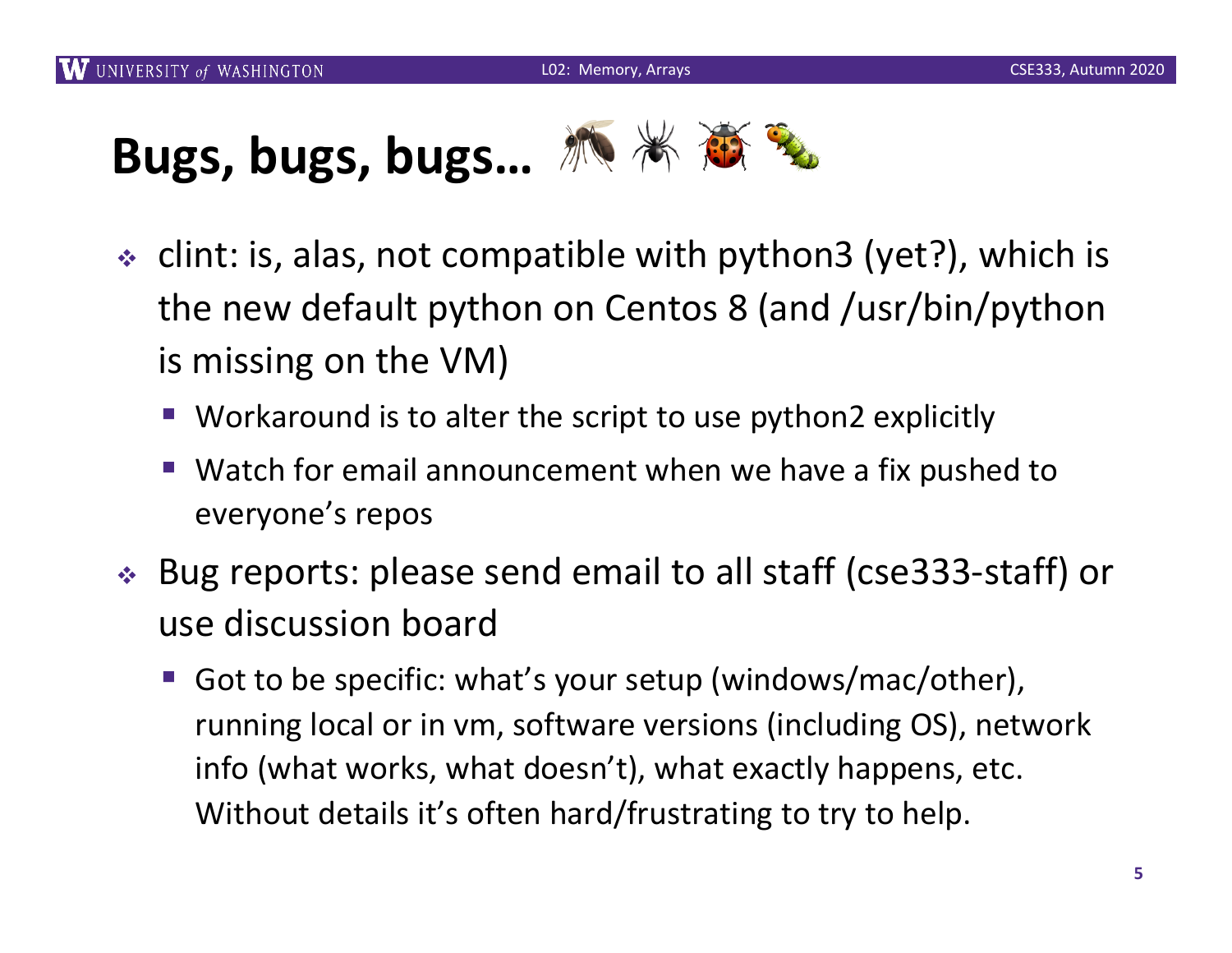## **Lecture Outline**

- <sup>v</sup> **C's Memory Model** (refresher)
- <sup>v</sup> Pointers (refresher)
- $\div$  Arrays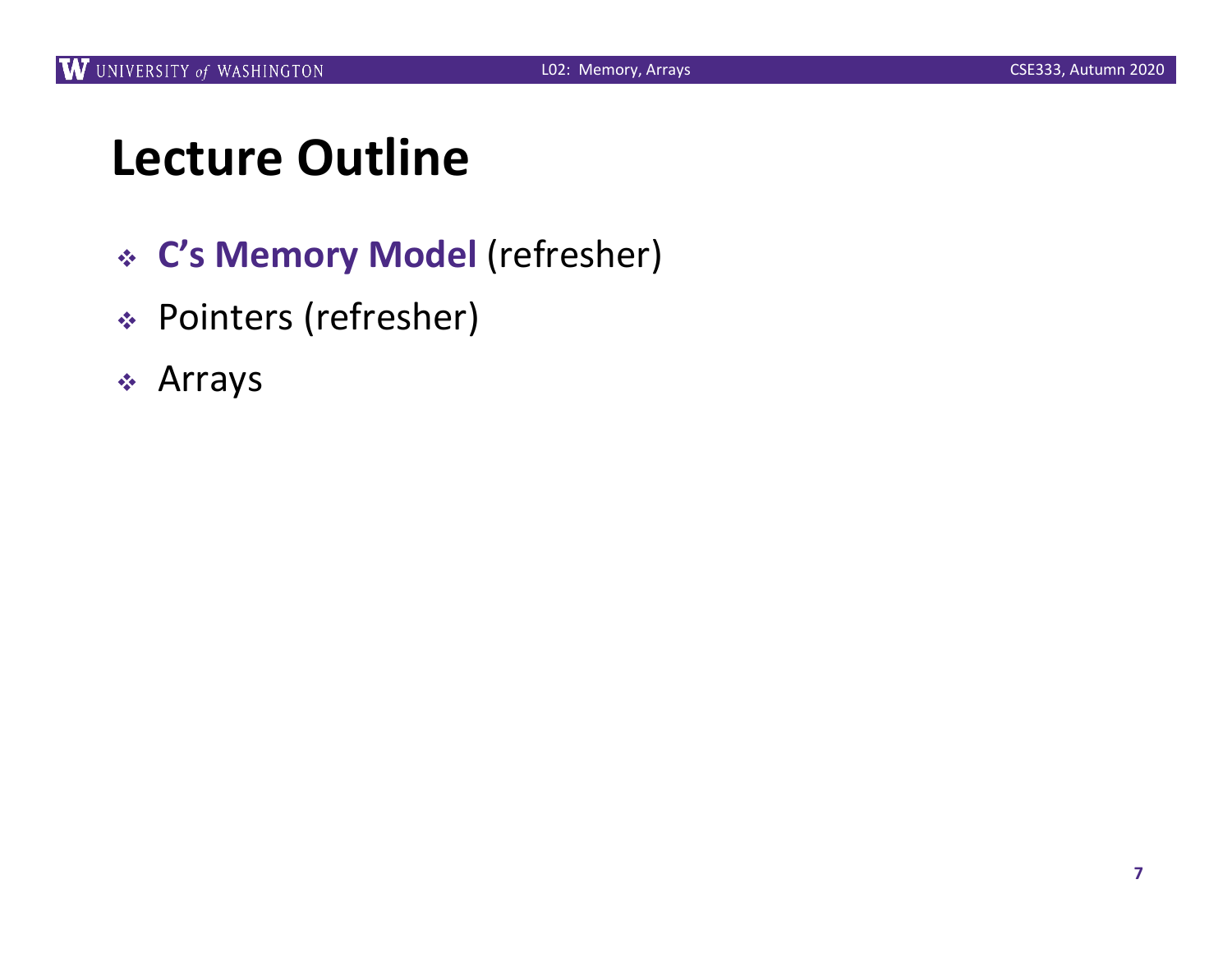## **OS and Processes**

- The OS lets you run multiple applications at once
	- An application runs within an OS "process"
	- The OS timeslices each CPU between runnable processes
		- This happens *very quickly*: ~100 times per second

| Process 1        | Process 2 | $\bullet\bullet\bullet$ | <b>Process N</b> |  |  |  |  |
|------------------|-----------|-------------------------|------------------|--|--|--|--|
| operating system |           |                         |                  |  |  |  |  |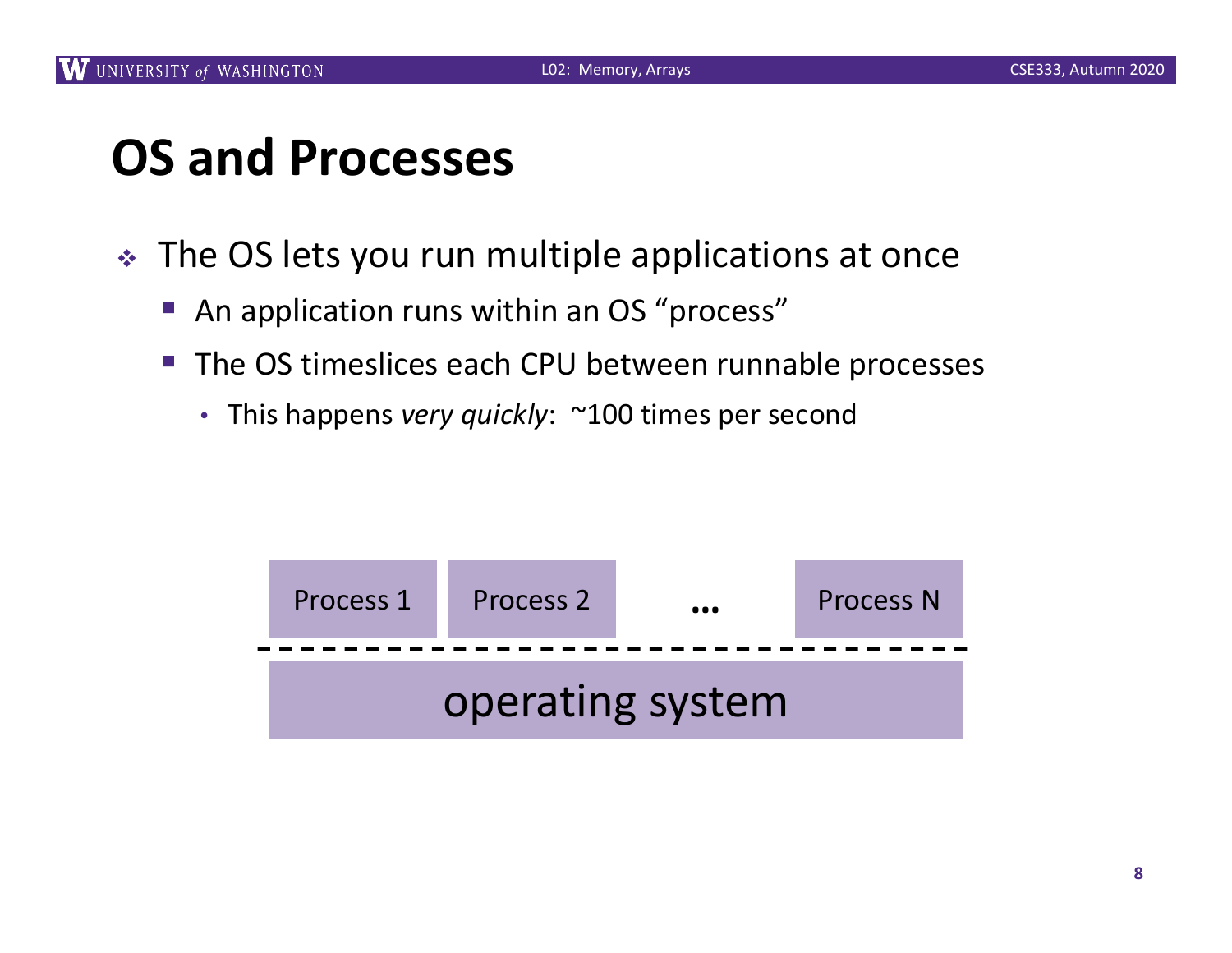#### **Processes and Virtual Memory**

- $\div$  The OS gives each process the illusion of its own private memory
	- Called the process' address space
	- Contains the process' virtual memory, visible only to it (via translation)
	- $\blacksquare$  2<sup>64</sup> bytes on a 64-bit machine

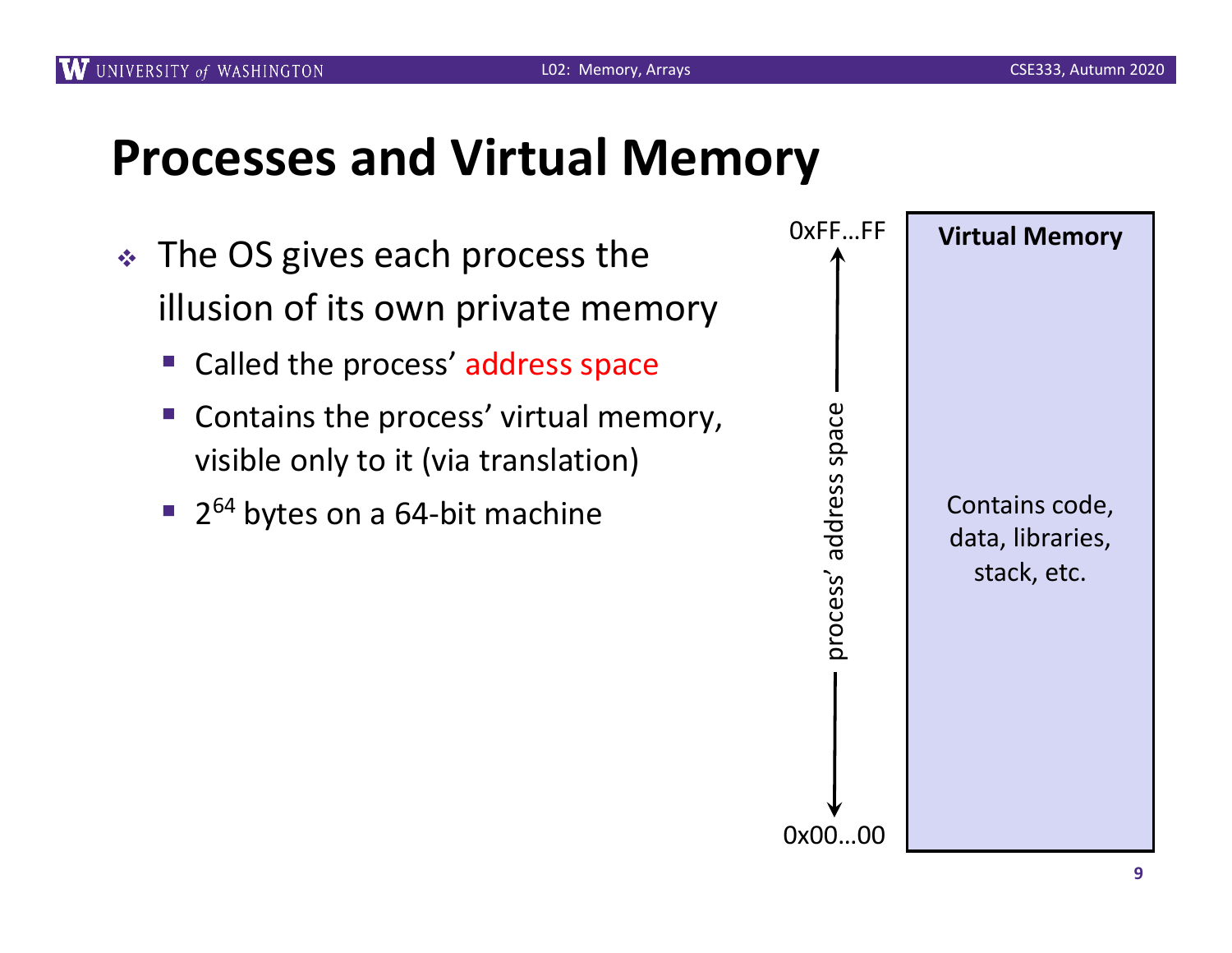# **Loading**

- ◆ When the OS loads a program it:
	- 1) Creates an address space
	- 2) Inspects the executable file to see what's in it
	- 3) (Lazily) copies regions of the file into the right place in the address space
	- 4) Does any final linking, relocation, or other needed preparation

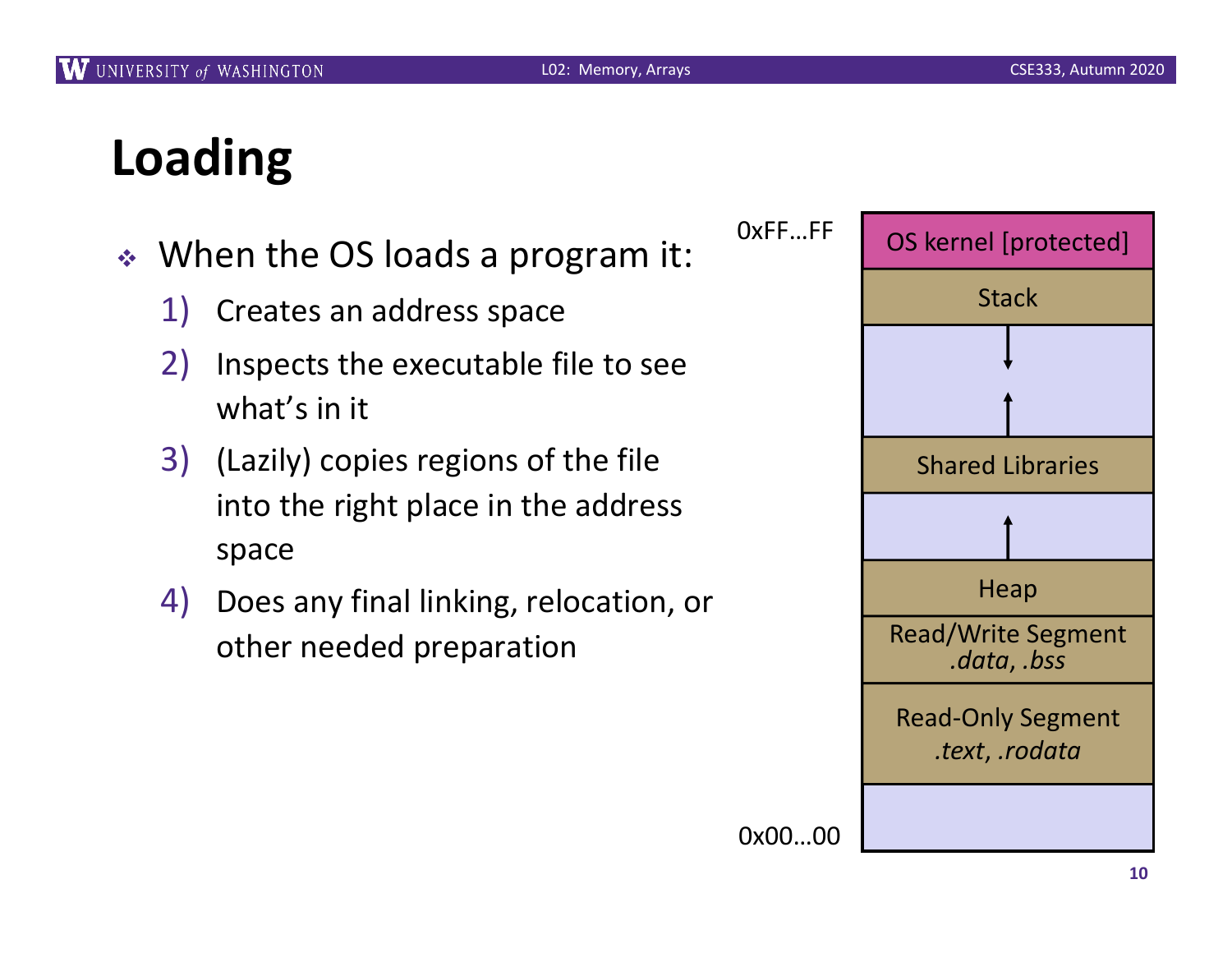#### **Memory Management**

- <sup>v</sup> *Local* variables on the Stack
	- § Allocated and freed via calling conventions (push, pop, mov)
- <sup>v</sup> *Global* and *static* variables in Data
	- Allocated/freed when the process starts/exits
- <sup>v</sup> *Dynamically-allocated* data on the Heap
	- malloc() to request; free() to free, otherwise memory leak

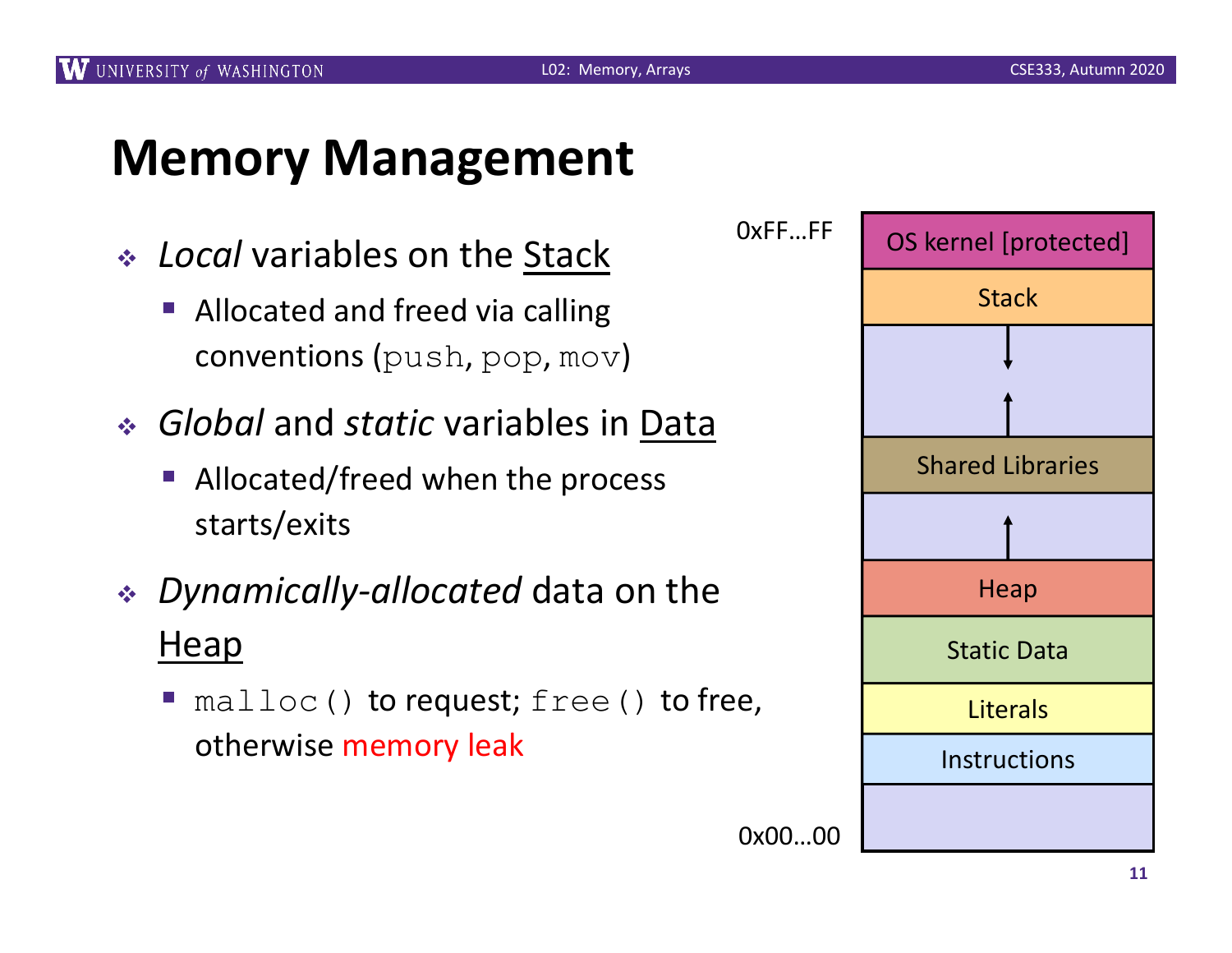## **Review: The Stack**

- ↓ Used to store data associated with function calls
	- § Compiler-inserted code manages stack frames for you
- ◆ Stack frame (x86-64) includes:
	- § Address to return to
	- § Saved registers
		- Based on calling conventions
	- § Local variables
	- § Argument build
		- Only if > 6 used

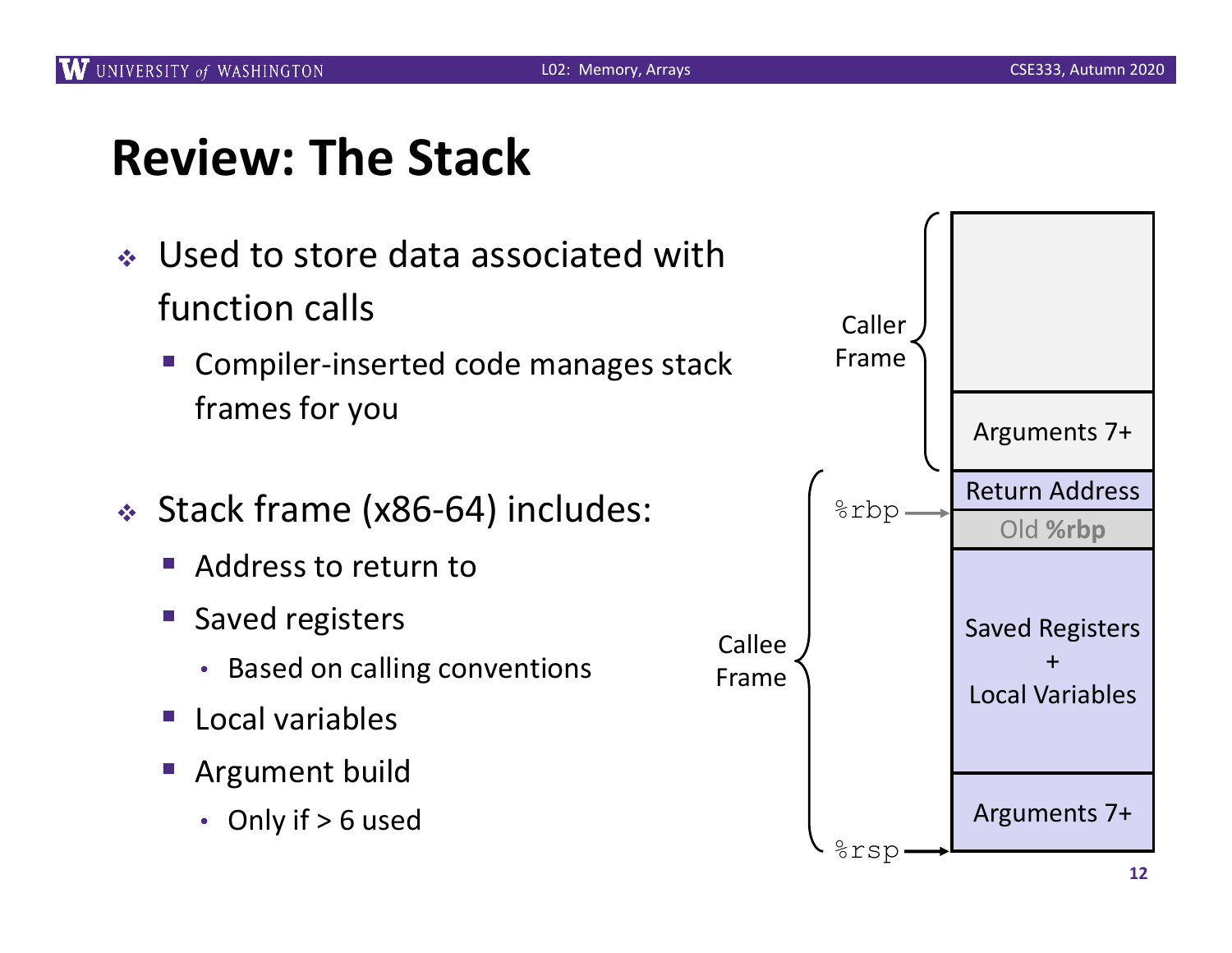

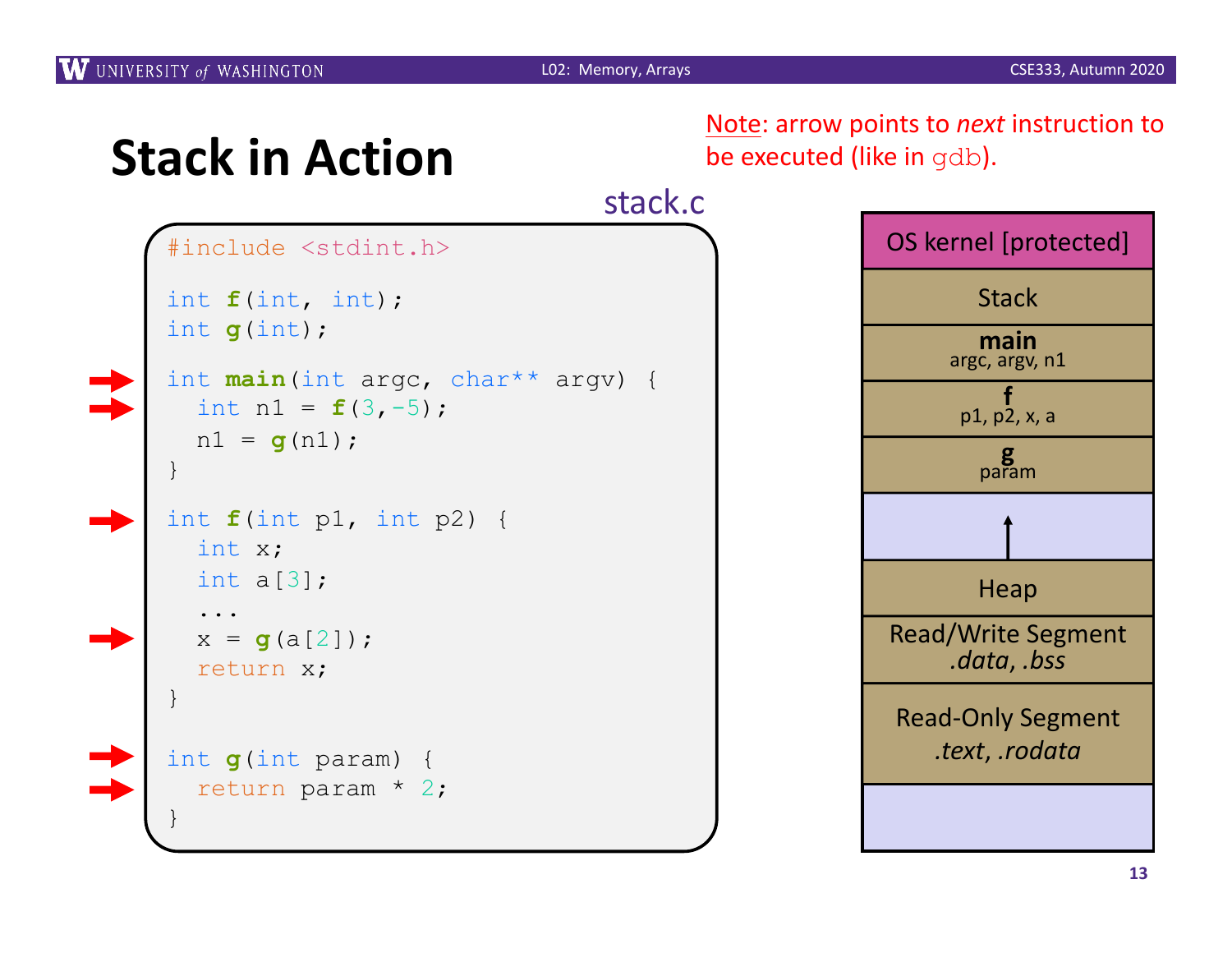

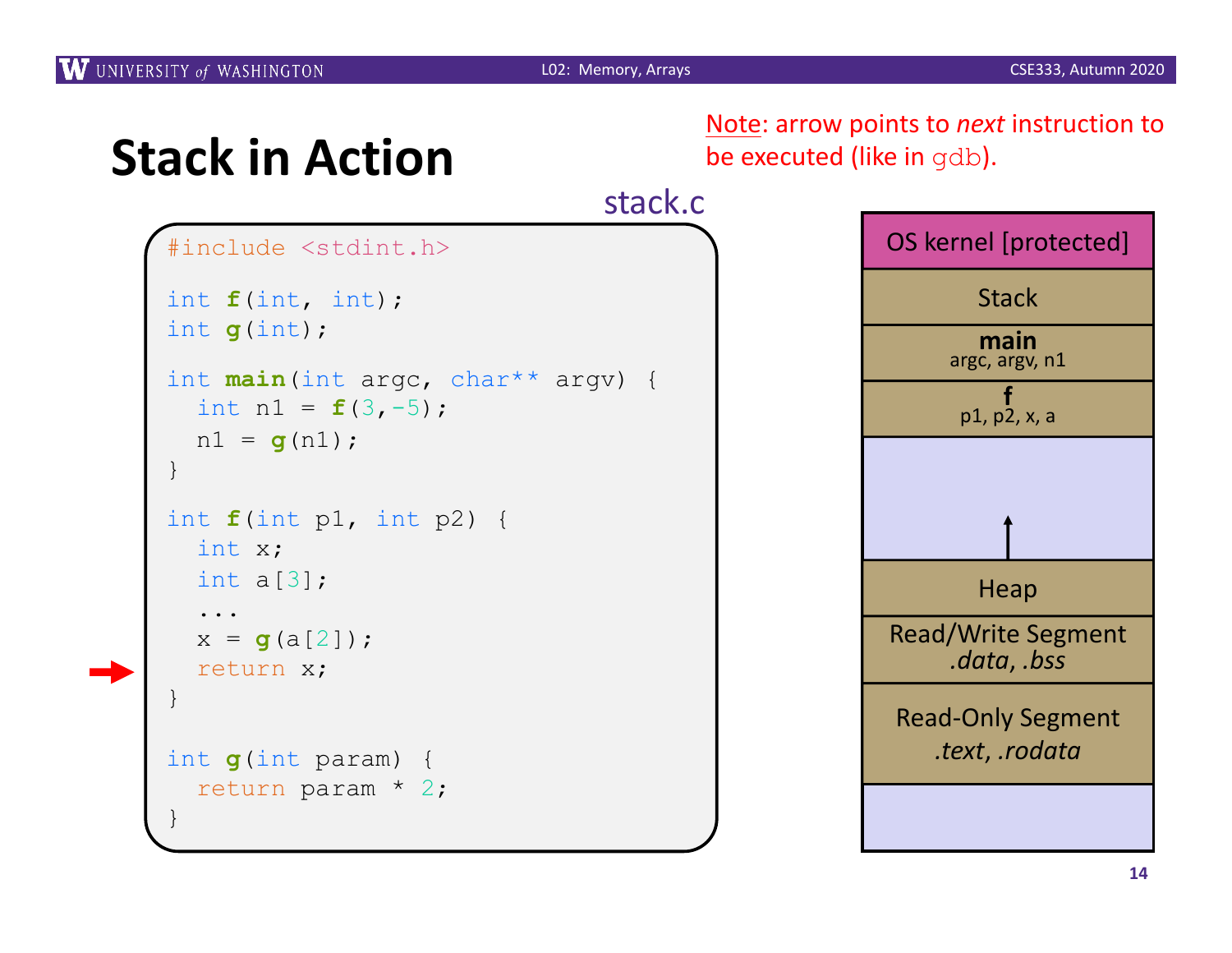

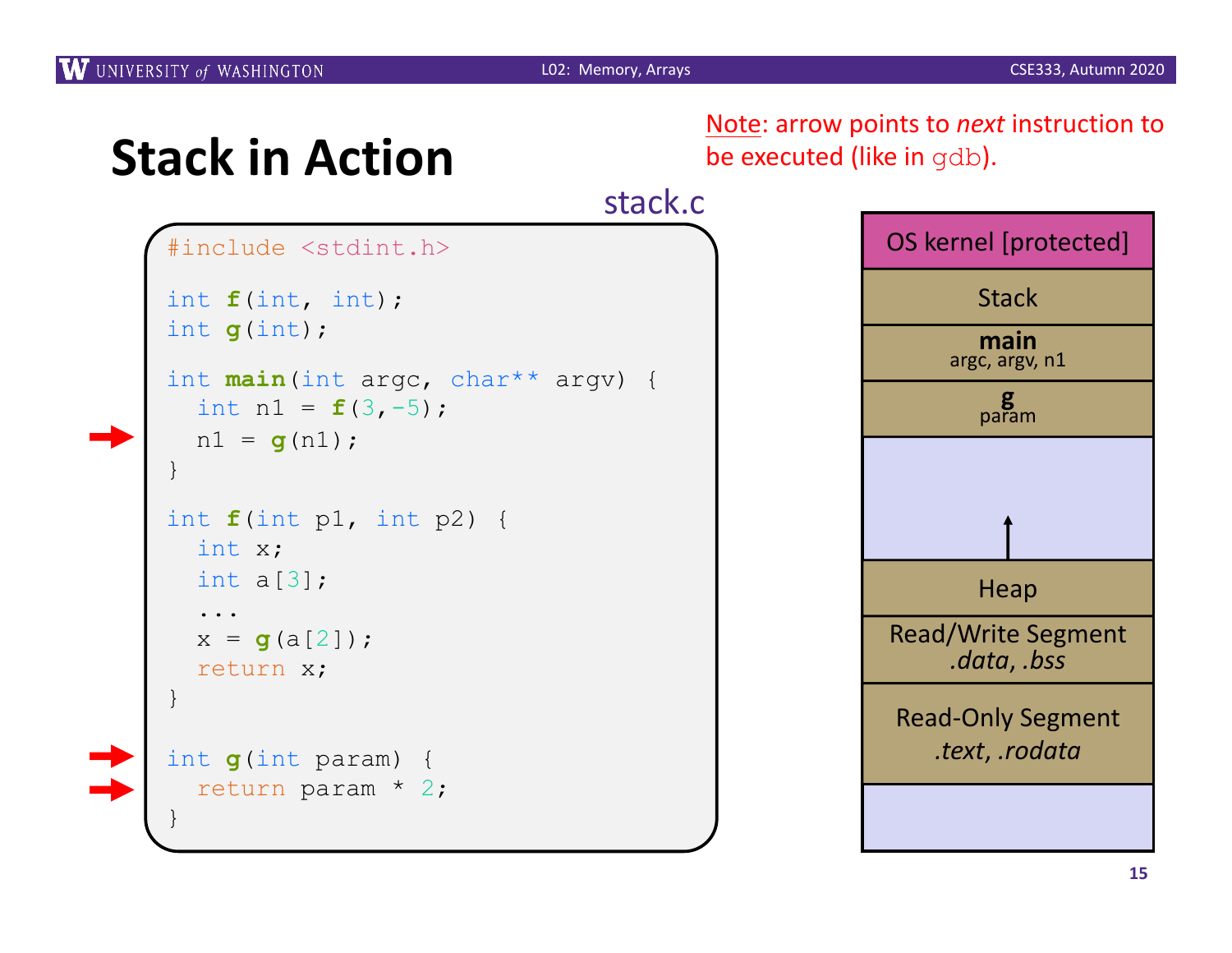

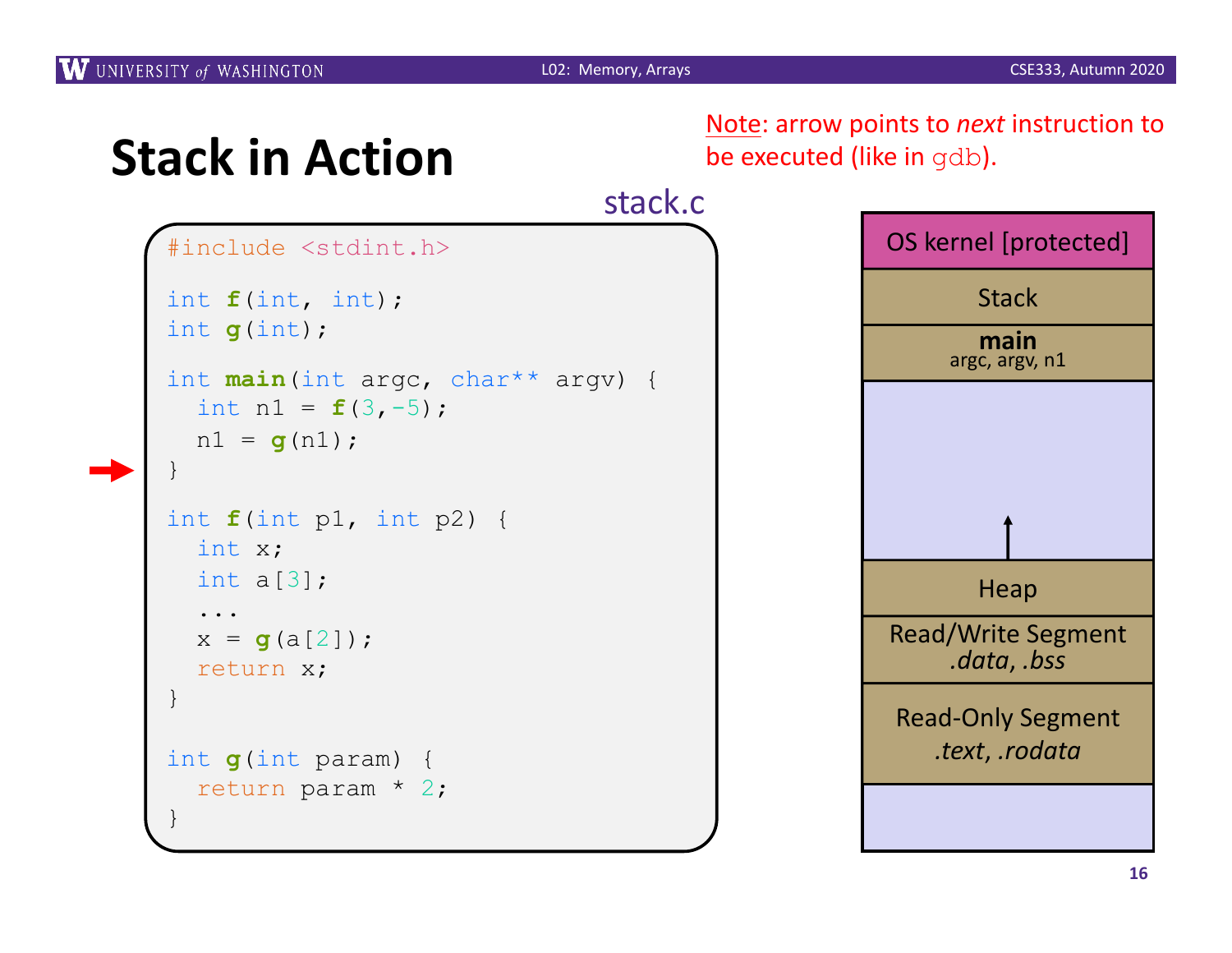## **Lecture Outline**

- <sup>v</sup> C's Memory Model (refresher)
- <sup>v</sup> **Pointers** (refresher)
- $\div$  Arrays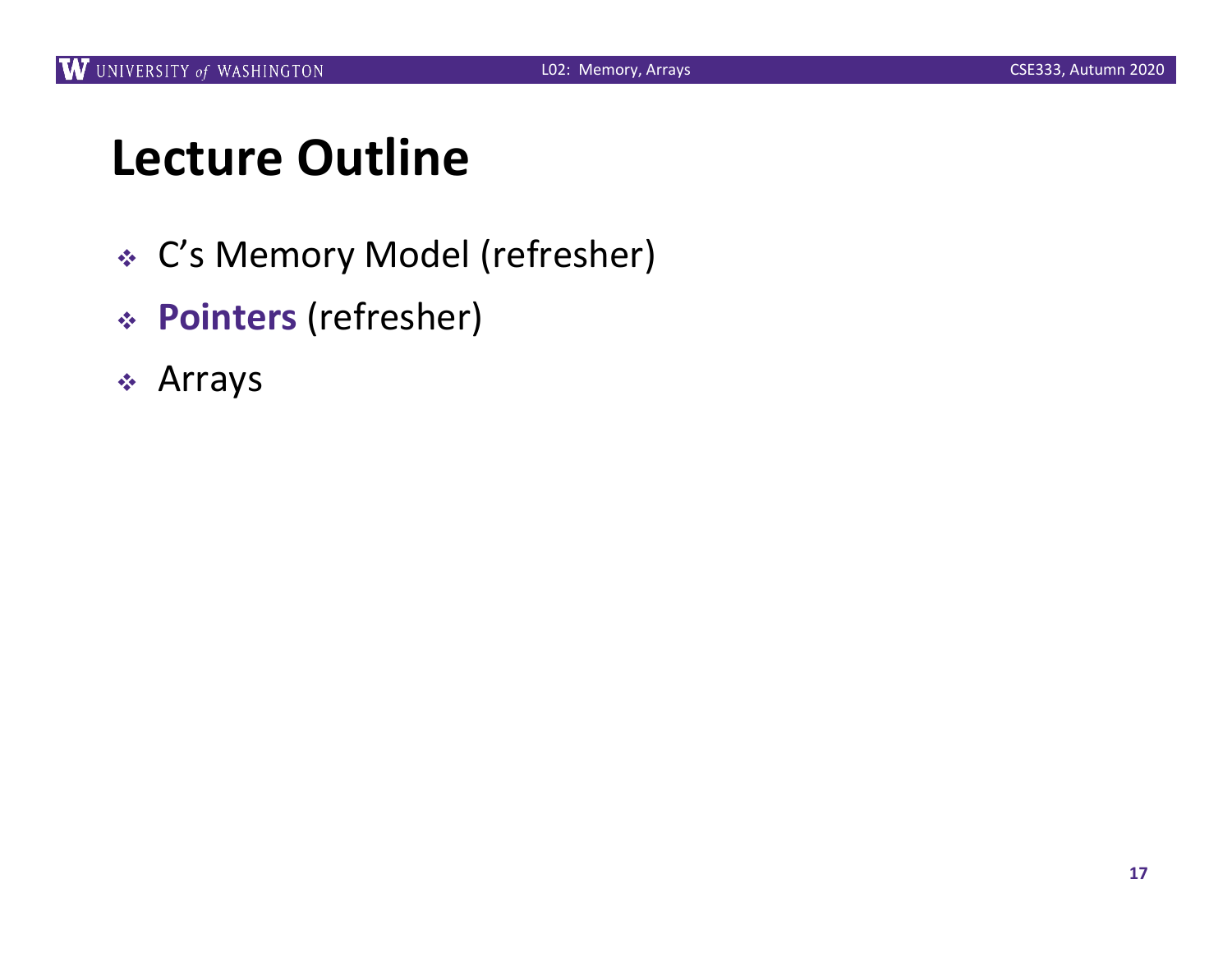## **Pointers**

- $\bullet$  Variables that store addresses
	- It points to somewhere in the process' virtual address space
	- $&$  foo produces the virtual address of  $f$ oo
- Generic definition: [type\* name; ] or [type \*name;



- **◆** *Dereference* a pointer using the unary  $*$  operator
	- Access the memory referred to by a pointer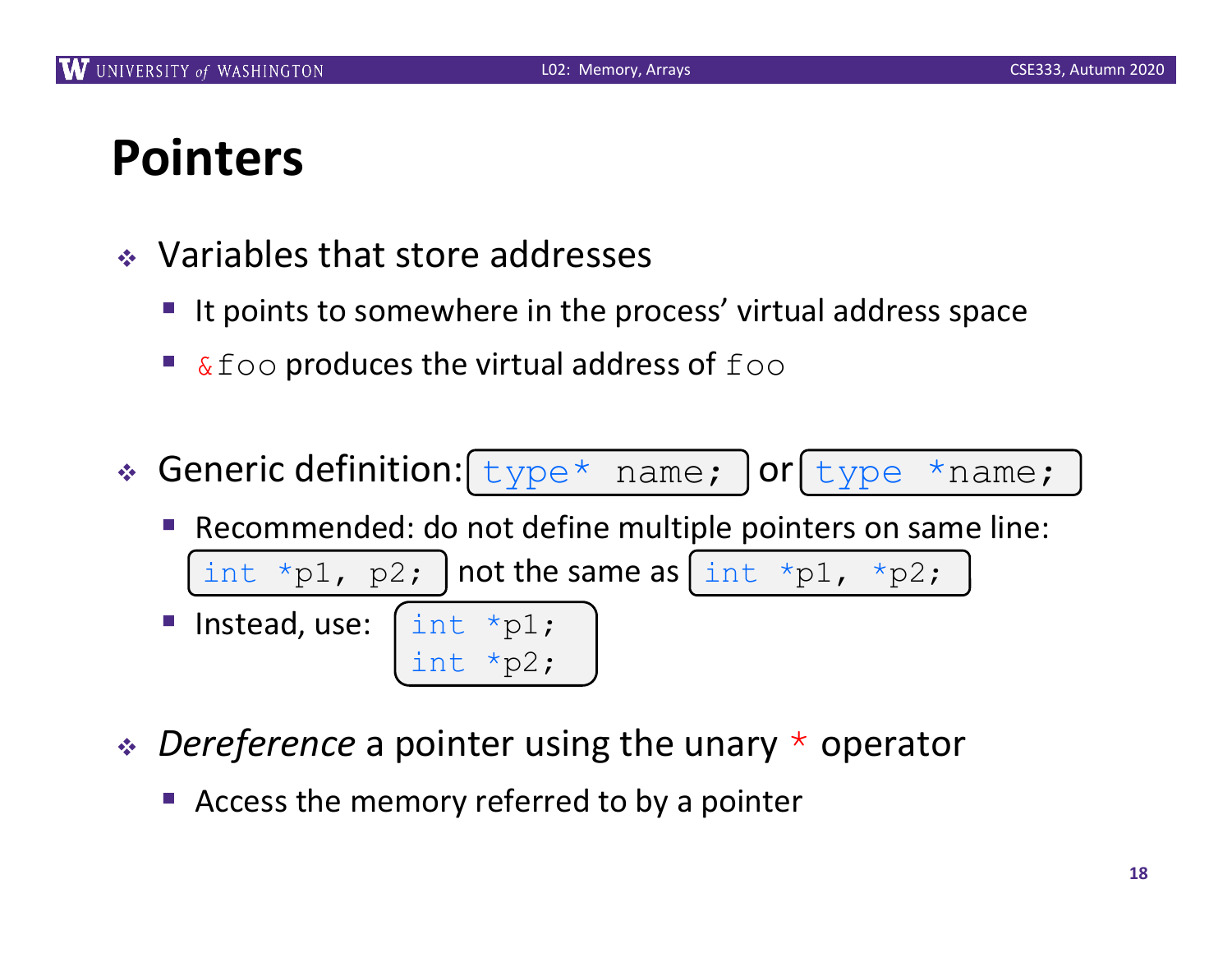#### **Pointer Example**

```
#include <stdio.h>
          #include <stdint.h>
         int main(int argc, char** argv) {
           int x = 351;
           int* p; // p is a pointer to a int
           p = &x; // p now contains the addr of x
           printf("&x is %p\n", &x);
           printf(" p is %p\n", p);
           printf(" x is %d\n", x);
           *p = 333; // change value of x
           printf(" x is %d\n", x);
           return 0;
          }
pointy.c
```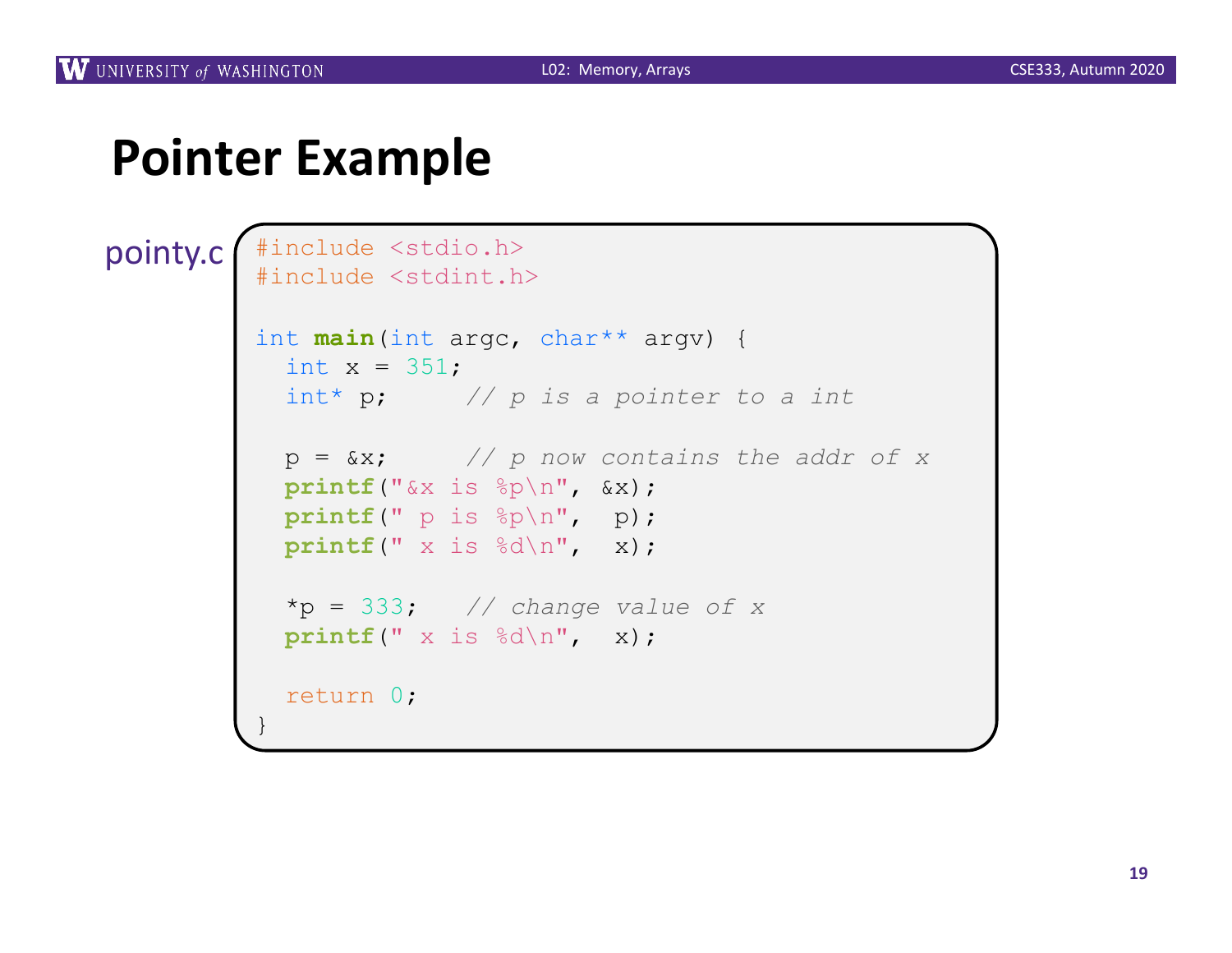## **Something Curious**

• What happens if we run pointy.c several times?

**bash\$** gcc –Wall –std=c11 –o pointy pointy.c

| x is 351<br>x is 333 | Run 1:   bash\$ ./pointy<br>&x is 0x7ffff9e28524<br>p is 0x7ffff9e28524 | $\mathcal{D}$<br>x is 351<br>x is 333 | Run $2:$ bash\$ ./pointy<br>&x is 0x7fffe847be34<br><i>is Ox7fffe847be34</i>         |
|----------------------|-------------------------------------------------------------------------|---------------------------------------|--------------------------------------------------------------------------------------|
| x is 351<br>x is 333 | $Run 3: Ibash$ ./pointy<br>&x is 0x7fffe7b14644<br>p is 0x7fffe7b14644  | $\mathcal{D}$<br>x is 351<br>x is 333 | $Run 4:   bash$ ./pointy<br>&x is 0x7fff <b>ff0dfe54</b><br><i>is 0x7fffff0dfe54</i> |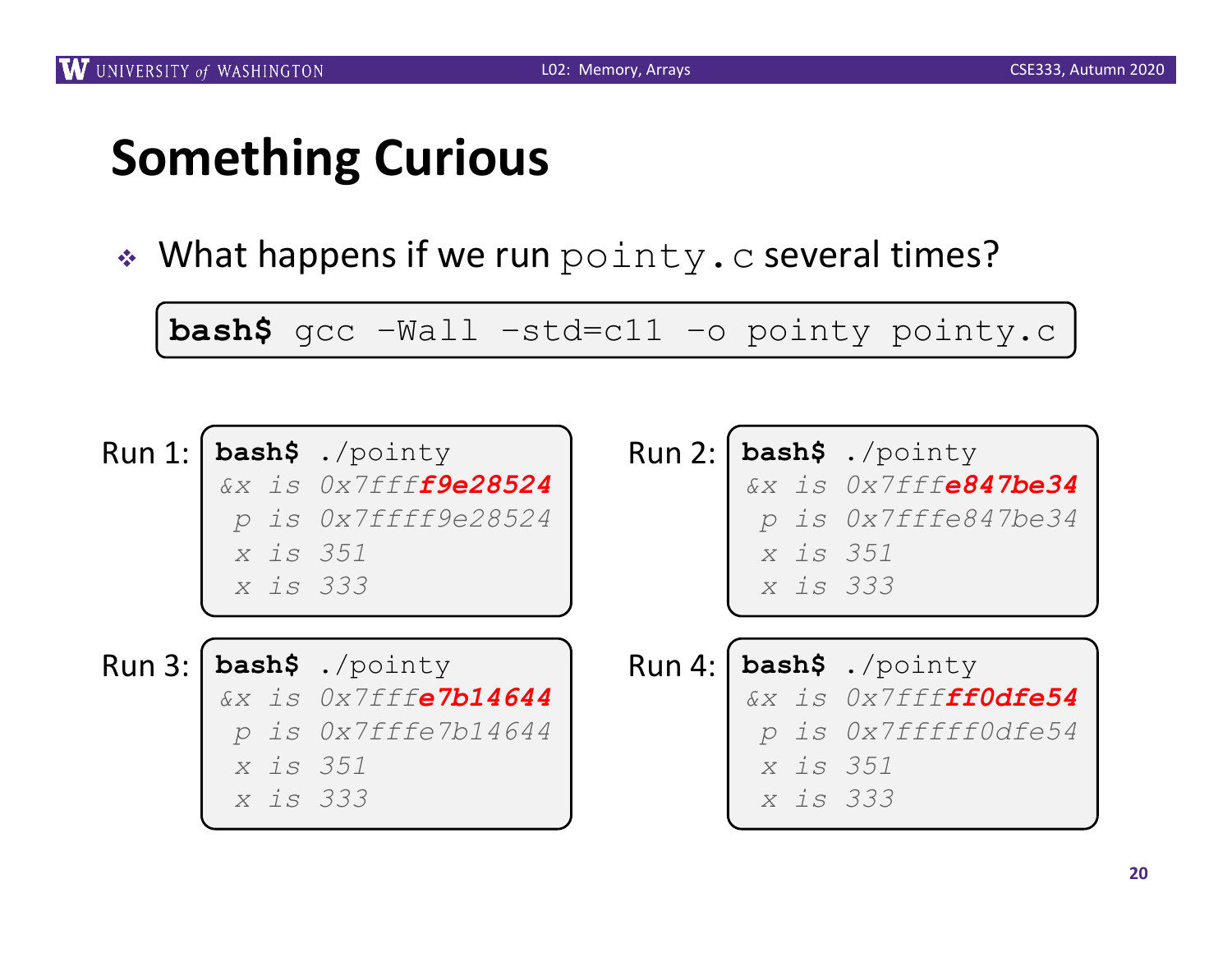## **Address Space Layout Randomization**

- <sup>v</sup> Linux uses *address space layout randomization* (ASLR) for added security
	- § Randomizes:
		- Base of stack
		- Shared library (mmap) location
	- § Makes Stack-based buffer overflow attacks tougher
	- § Makes debugging tougher
	- § Can be disabled (gdb does this by default); Google if curious

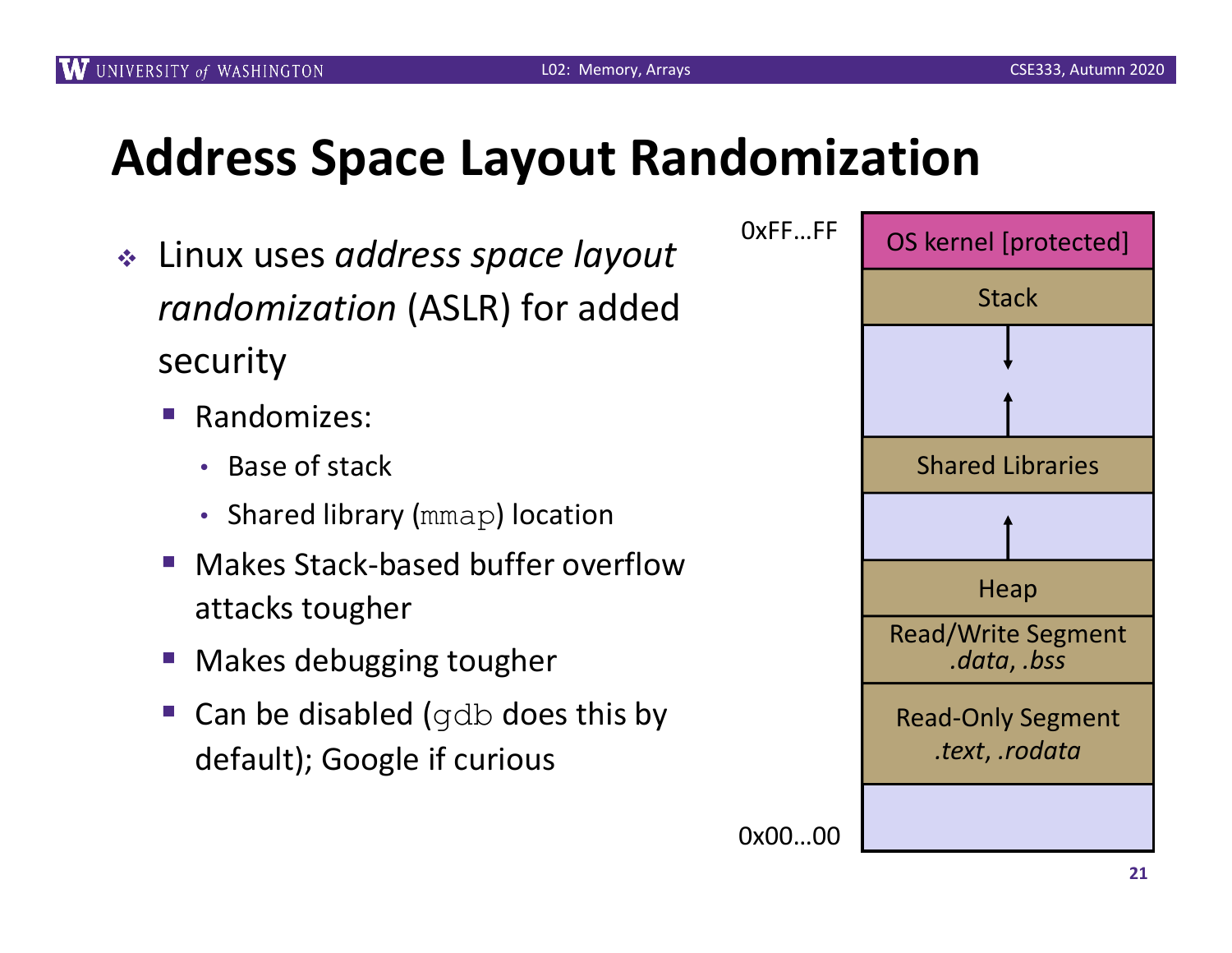## **Lecture Outline**

- <sup>v</sup> C's Memory Model (refresher)
- <sup>v</sup> Pointers (refresher)

#### <sup>v</sup> **Arrays**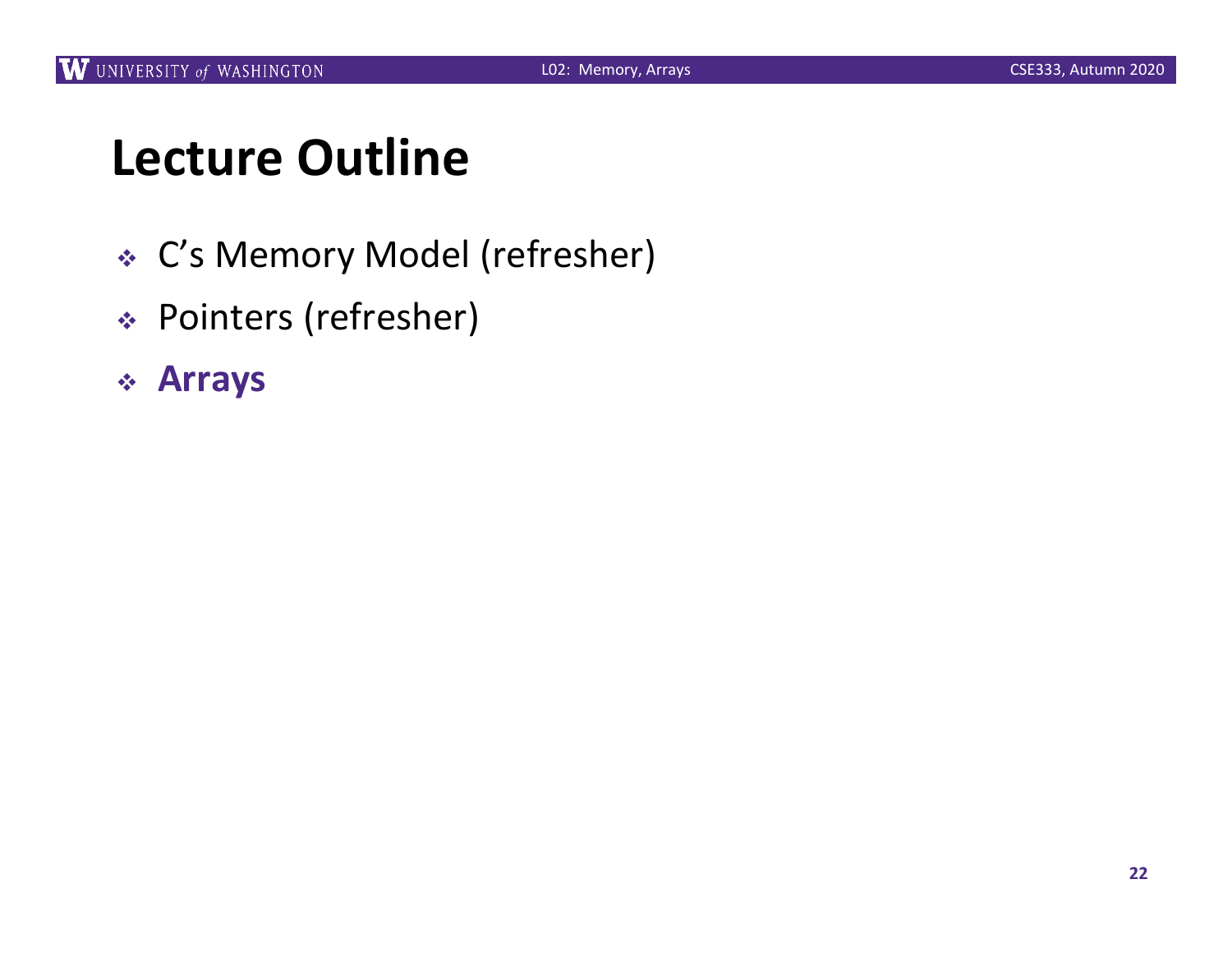## **Arrays**

- \* Definition: type name [size]
	- § Allocates size\*sizeof(type) bytes of *contiguous* memory
	- Normal usage is a compile-time constant for  $size$ (*e.g.* int scores[175];)
	- Initially, array values are "garbage"
- $\triangleleft$  Size of an array
	- Not stored anywhere array does not know its own size!
		- $\cdot$  sizeof (array) only works in variable scope of array definition
	- § Recent versions of C (but *not* C++) allow for variable-length arrays
		- Uncommon; nowadays usually considered bad practice [*we won't use*]

```
int n = 175;
int scores[n]; // OK in C99
```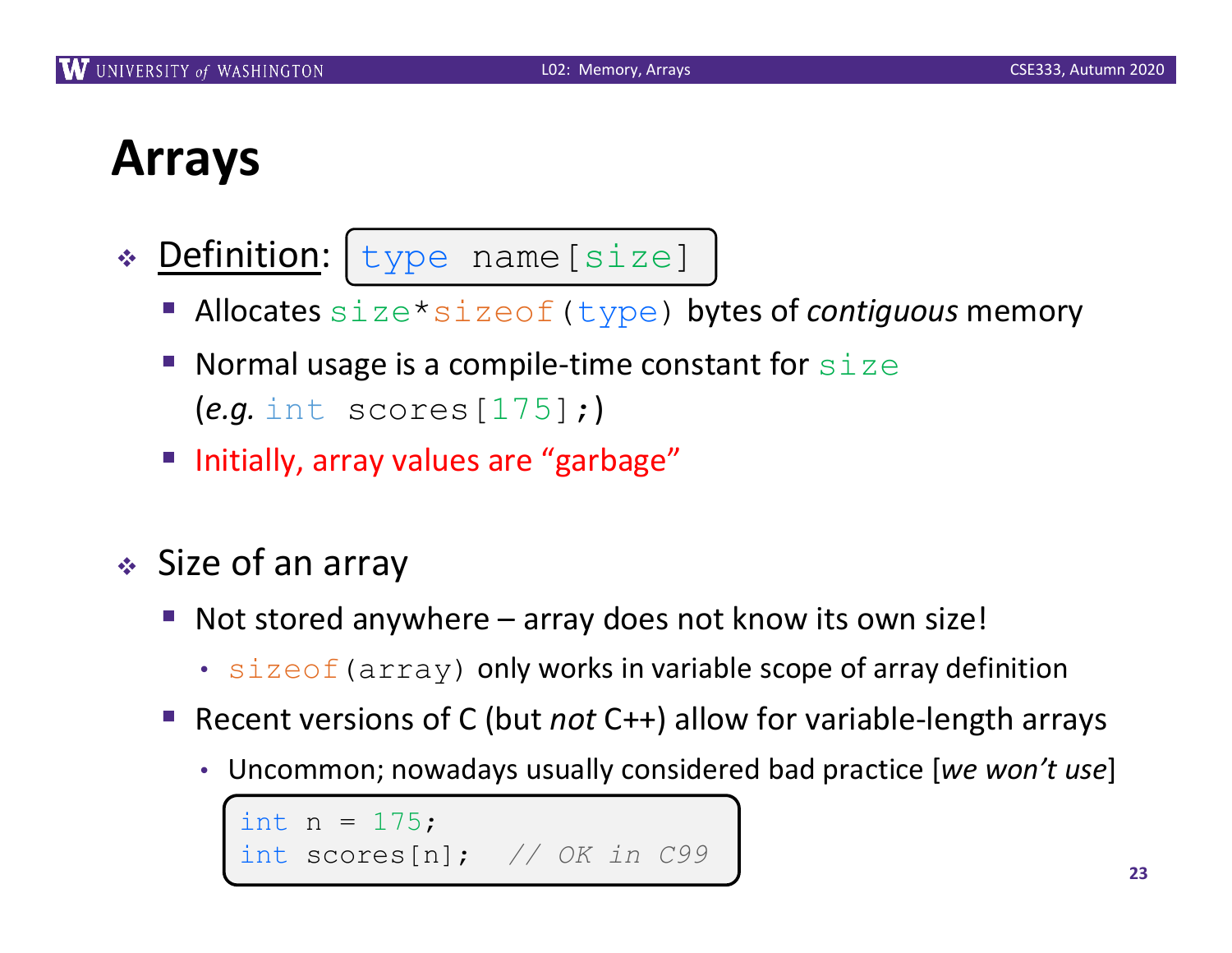## **Using Arrays**

- ◆ Initialization: type name [size] = {val0,...,valN};
	- { } initialization can *only* be used at time of definition
	- **If no size supplied, infers from length of array initializer**
- \* Array name used as identifier for "collection of data"
	- name [ $index$ ] specifies an element of the array and can be used as an assignment target or as a value in an expression
	- § Array name (by itself) evaluates to the address of the start of the array
		- Cannot be assigned to / changed

```
int primes[6] = \{2, 3, 5, 6, 11, 13\};
primes[3] = 7;primes[100] = 0; // memory smash!
```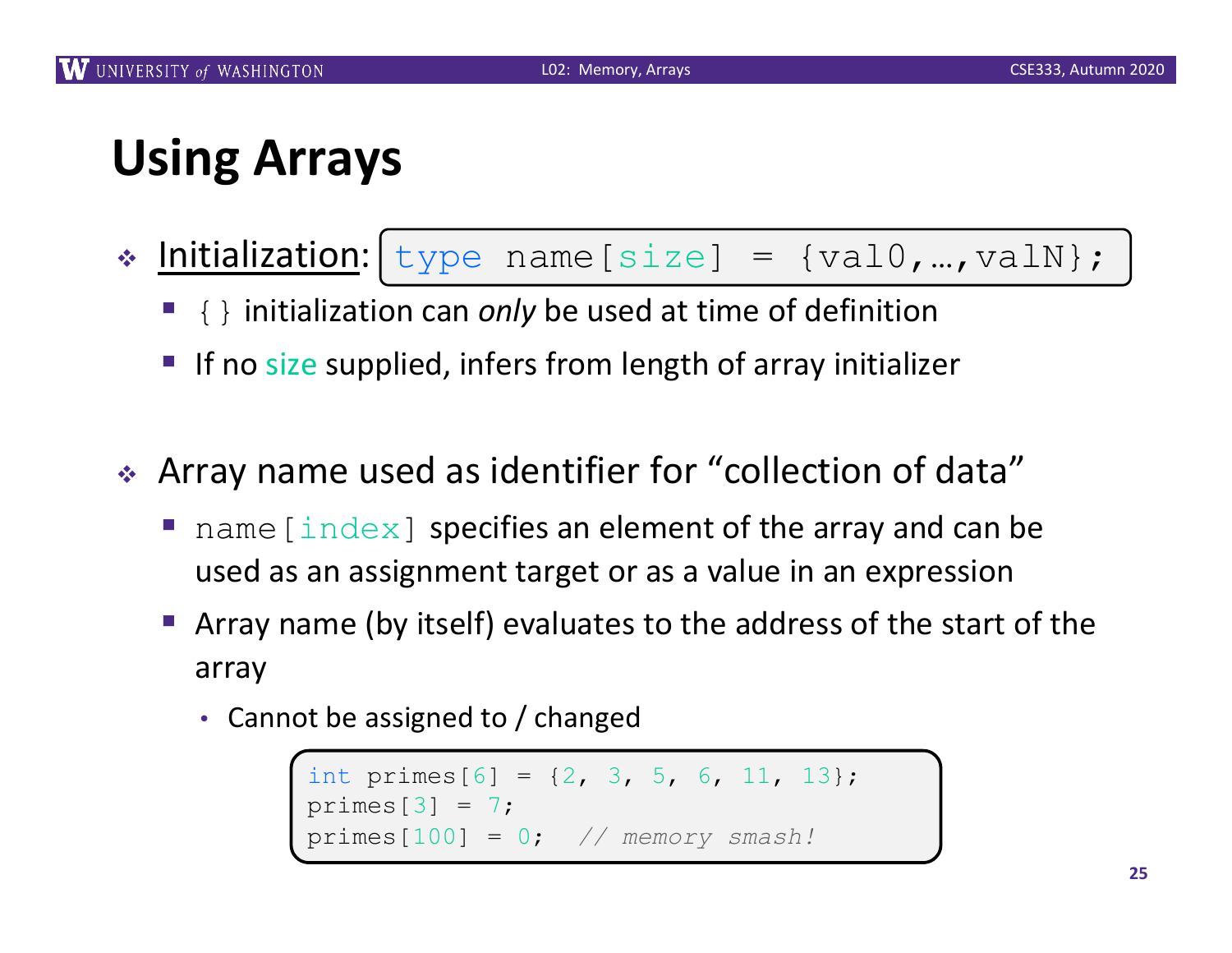## **Multi-dimensional Arrays**

<sup>v</sup> Generic 2D format:

```
type name[rows][cols] = {{values},…,{values}};
```
- Still allocates a single, contiguous chunk of memory
- C is *row-major*

```
// a 2-row, 3-column array of doubles
double grid[2][3];
// a 3-row, 5-column array of ints
int matrix[3][5] = {{0, 1, 2, 3, 4},
  {0, 2, 4, 6, 8},
  {1, 3, 5, 7, 9}
};
```
§ 2-D arrays normally only useful if size known in advance. Otherwise use dynamically-allocated data and pointers (later)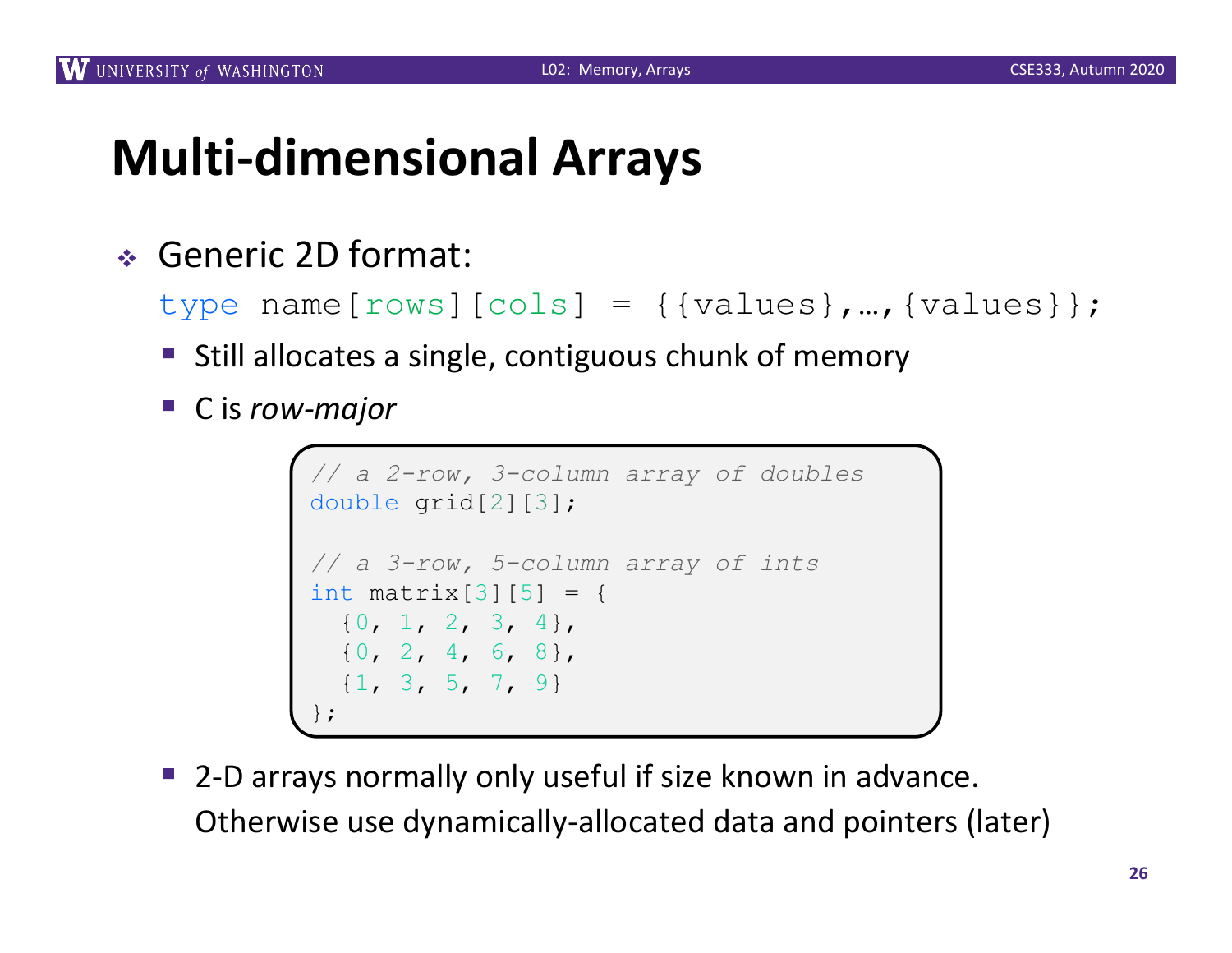#### **Arrays as Parameters**

- $\cdot$  It's tricky to use arrays as parameters
	- What happens when you use an array name as an argument?
	- Arrays do not know their own size

```
int sumAll(int a[]); // prototype
int main(int argc, char** argv) {
  int numbers [] = \{9, 8, 1, 9, 5\};
  int sum = sumAll(numbers);
  return 0;
}
int sumAll(int a[]) {
  int i, sum = 0;
  for (i = 0; i < ...???
}
```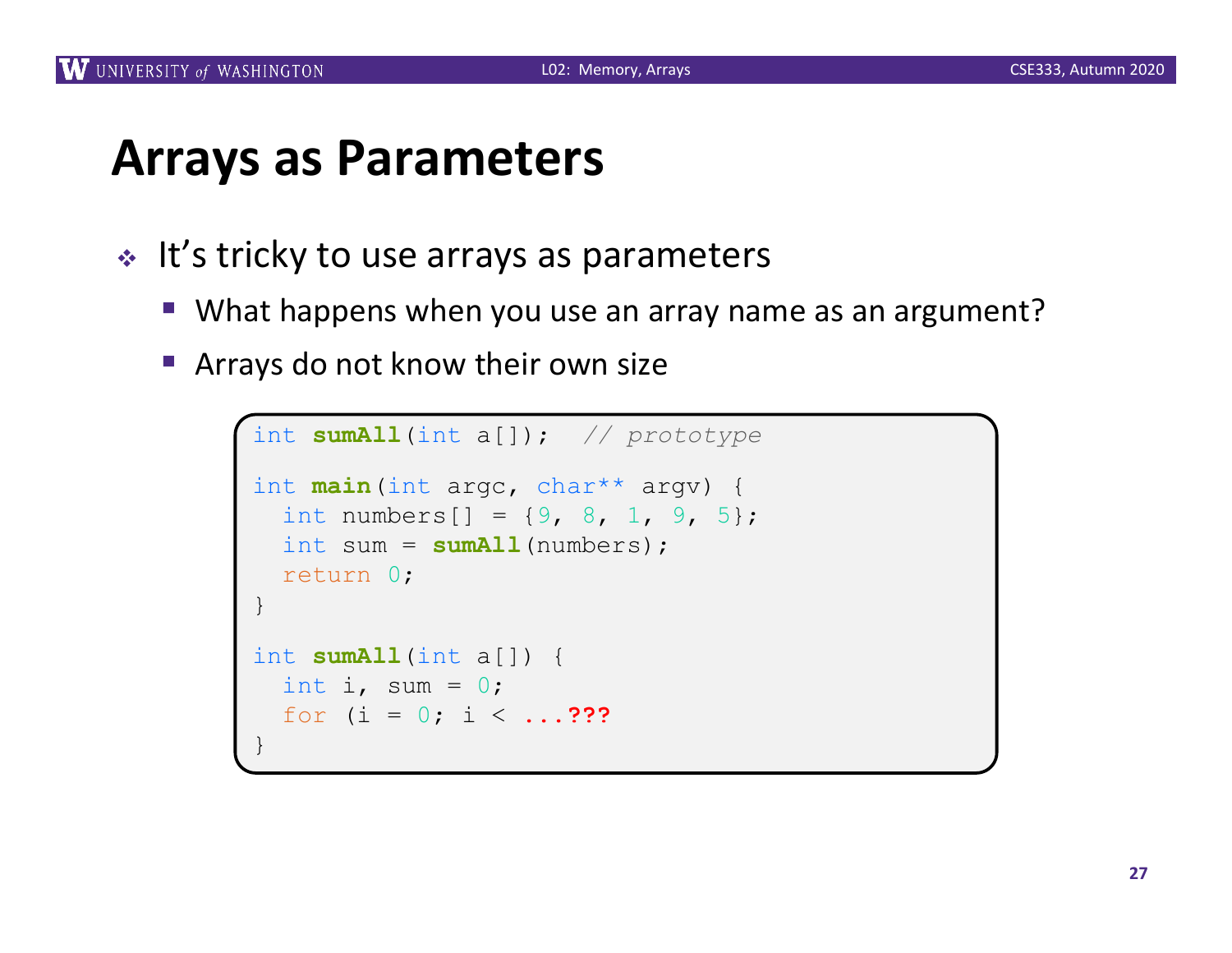#### **Solution 1: Declare Array Size**

```
int sumAll(int a[5]); // prototype
int main(int argc, char** argv) {
  int numbers[] = \{9, 8, 1, 9, 5\};
  int sum = sumAll(numbers);
 printf("sum is: %d\n", sum);
  return 0;
}
int sumAll(int a[5]) {
  int i, sum = 0;
  for (i = 0; i < 5; i++) {
    sum += a[i];}
  return sum;
}
```
<sup>v</sup> Problem: loss of generality/flexibility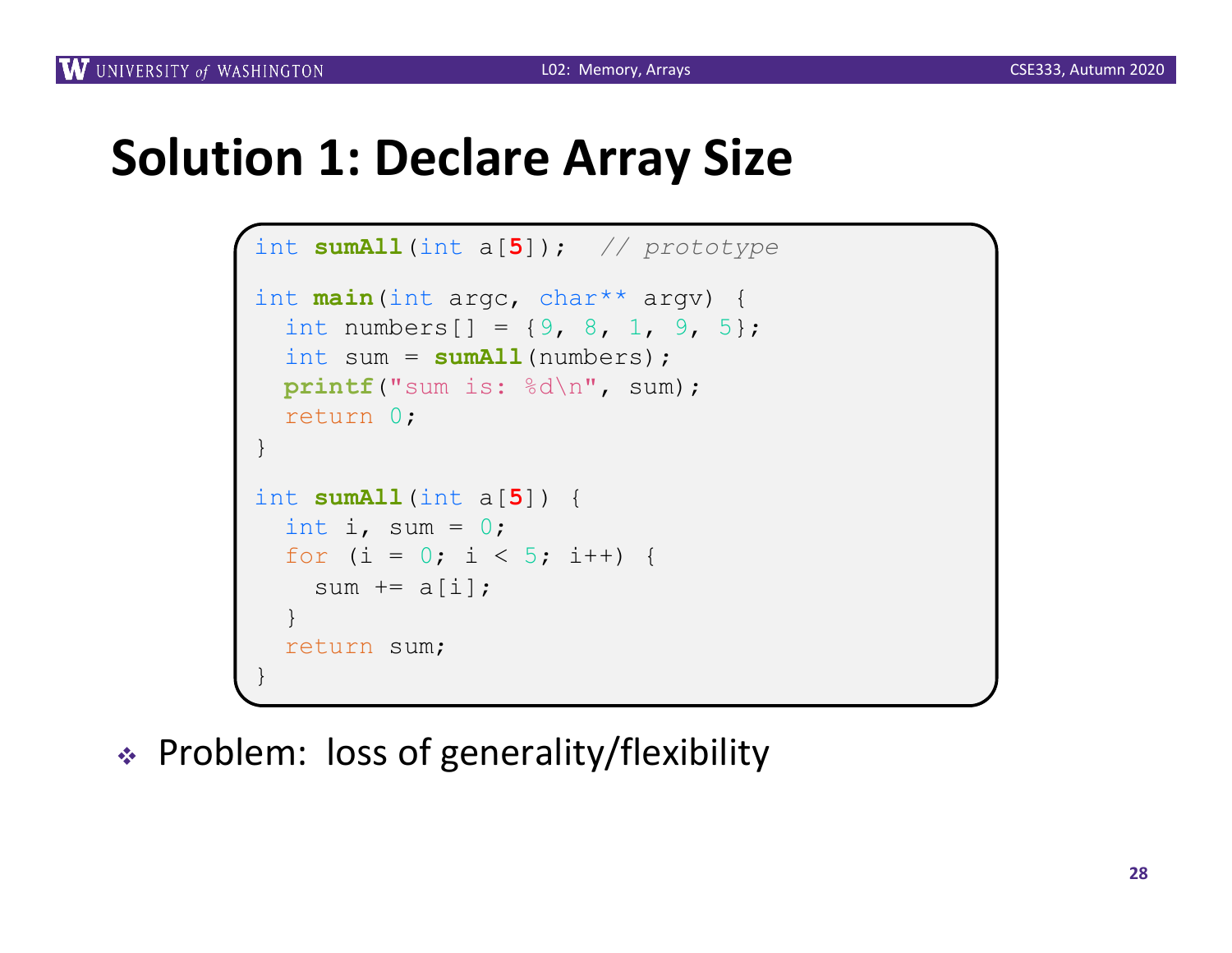#### **Solution 2: Pass Size as Parameter**

```
int sumAll(int a[], int size); // prototype
int main(int argc, char** argv) {
  int numbers [] = \{9, 8, 1, 9, 5\};
  int sum = sumAll(numbers, 5);
 printf("sum is: %d\n", sum);
  return 0;
}
int sumAll(int a[], int size) {
  int i, sum = 0;
  for (i = 0; i < size; i++) {
    sum += a[i];}
  return sum;
}
```
#### arraysum.c

■ Standard idiom in C programs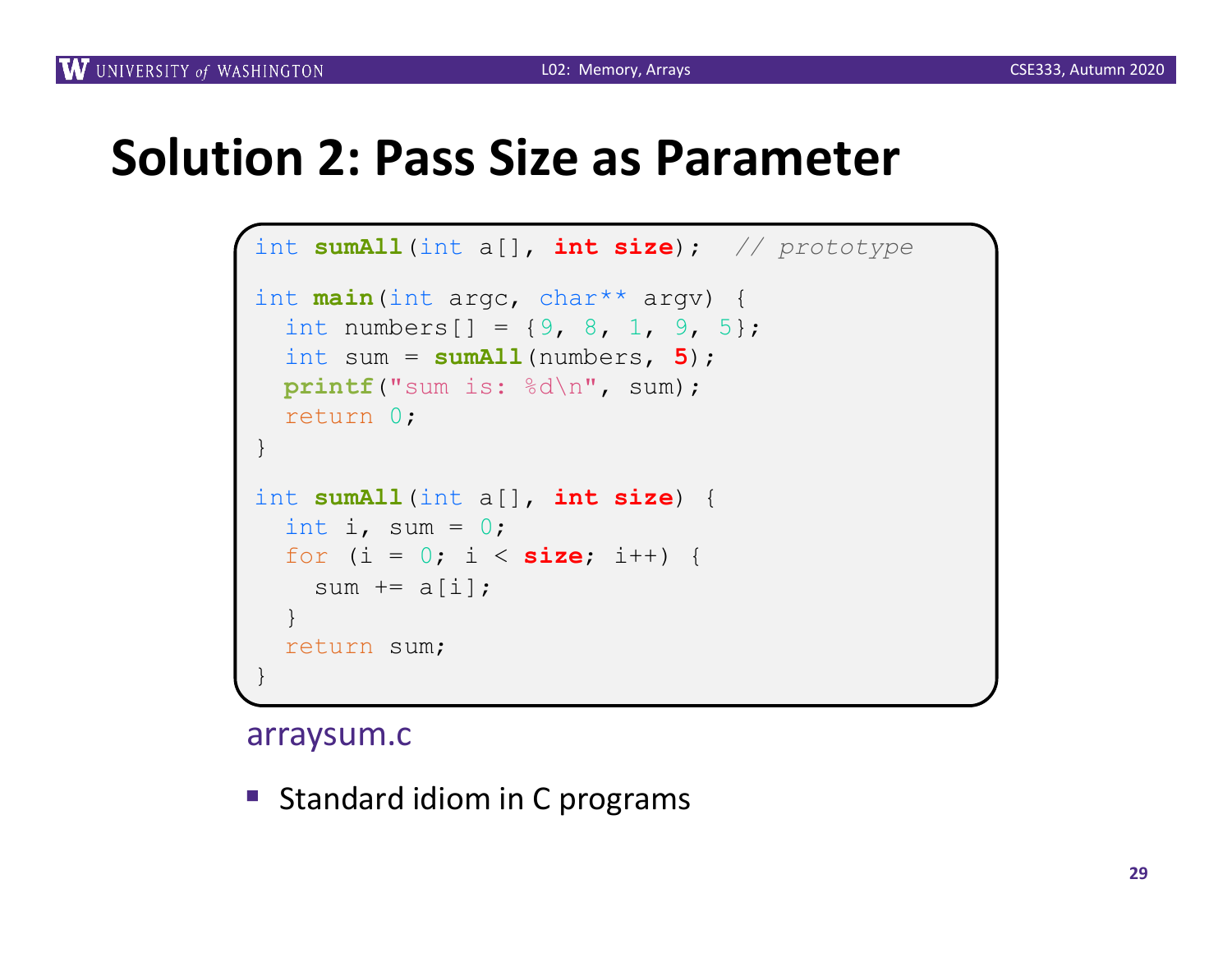## **Returning an Array**

- \* Local variables, including arrays, are allocated on the **Stack** 
	- They "disappear" when a function returns!
	- Can't safely return local arrays from functions
		- Can't return an array as a return value why not?

```
int* copyArray(int src[], int size) {
 int i, dst[size]; // allowed in C99
 for (i = 0; i < size; i++) {
   dst[i] = src[i];}
 return dst; // no compiler error, but wrong!
}
```
buggy\_copyarray.c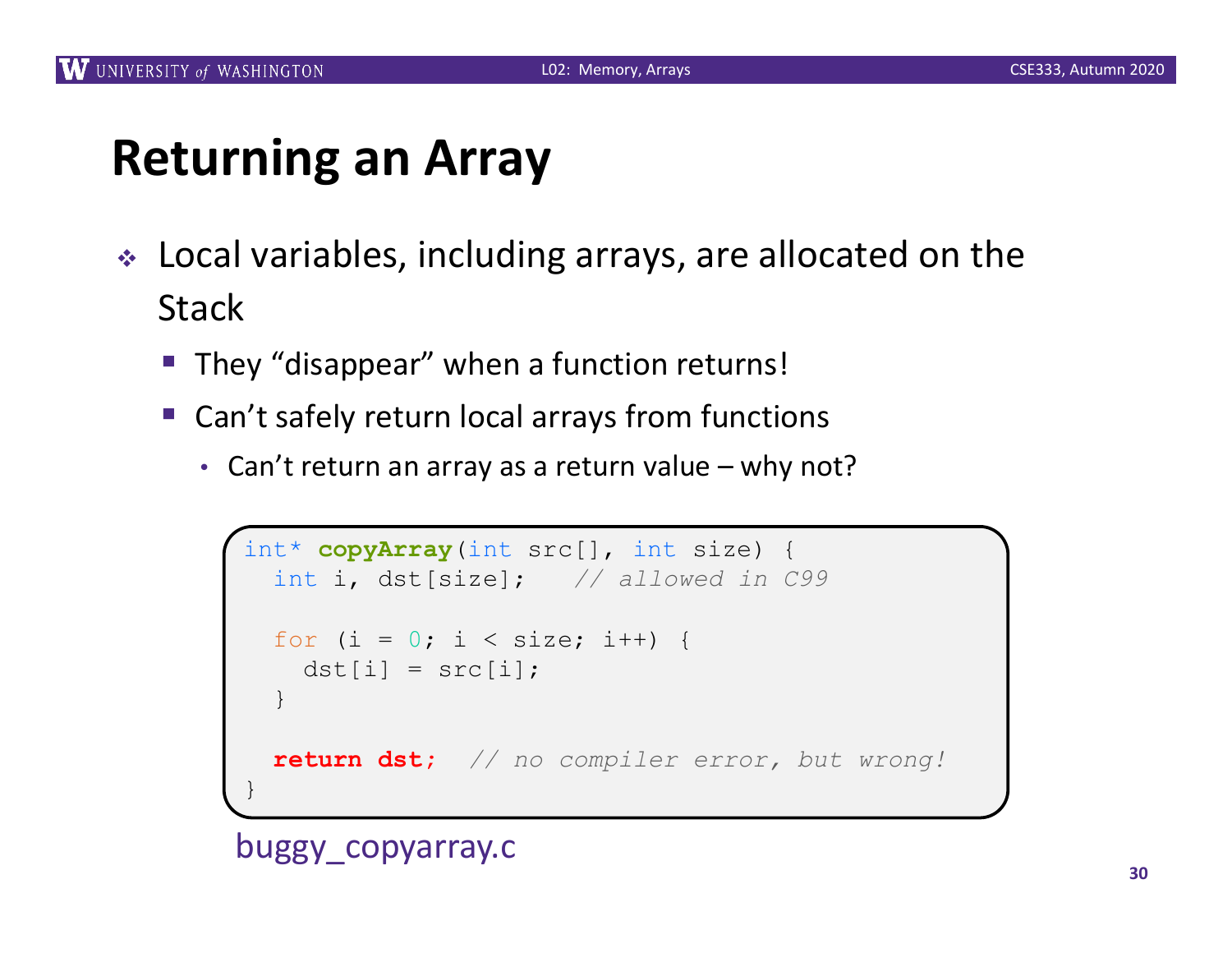## **Solution: Output Parameter**

- $\triangleleft$  Create the "returned" array in the caller
	- **Pass it as an output parameter to** copyarray()
		- A pointer parameter that allows the called function to store values that the caller can use
	- Works because arrays are "passed" as pointers

```
void copyArray(int src[], int dst[], int size) {
  int i;
  for (i = 0; i < size; i++) {
    dst[i] = src[i];}
}
```
copyarray.c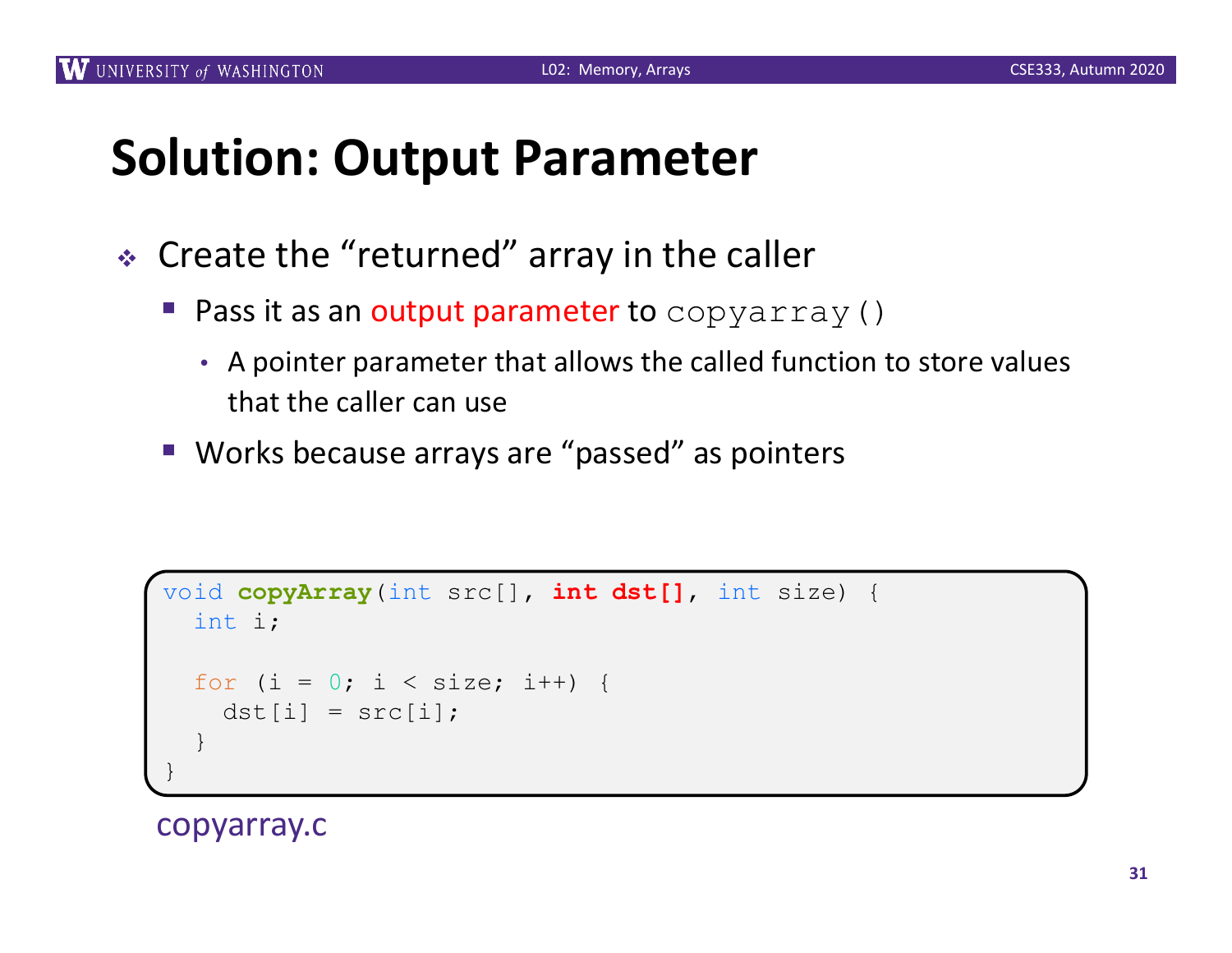#### **Output Parameters**

- ◆ Output parameters are common in library functions
	- § long int **strtol**(char\* str, char\*\* endptr, int base);
	- § int **sscanf**(char\* str, char\* format, ...);

```
int num, i;
char* pEnd, str1 = "333 rocks";
char str2[10];
// converts "333 rocks" into long -- pEnd is conversion end
num = (int) strtol(str1, &pEnd, 10);
// reads string into arguments based on format string
num = sscanf("3 blind mice", "%d %s", &i, str2);
```
outparam.c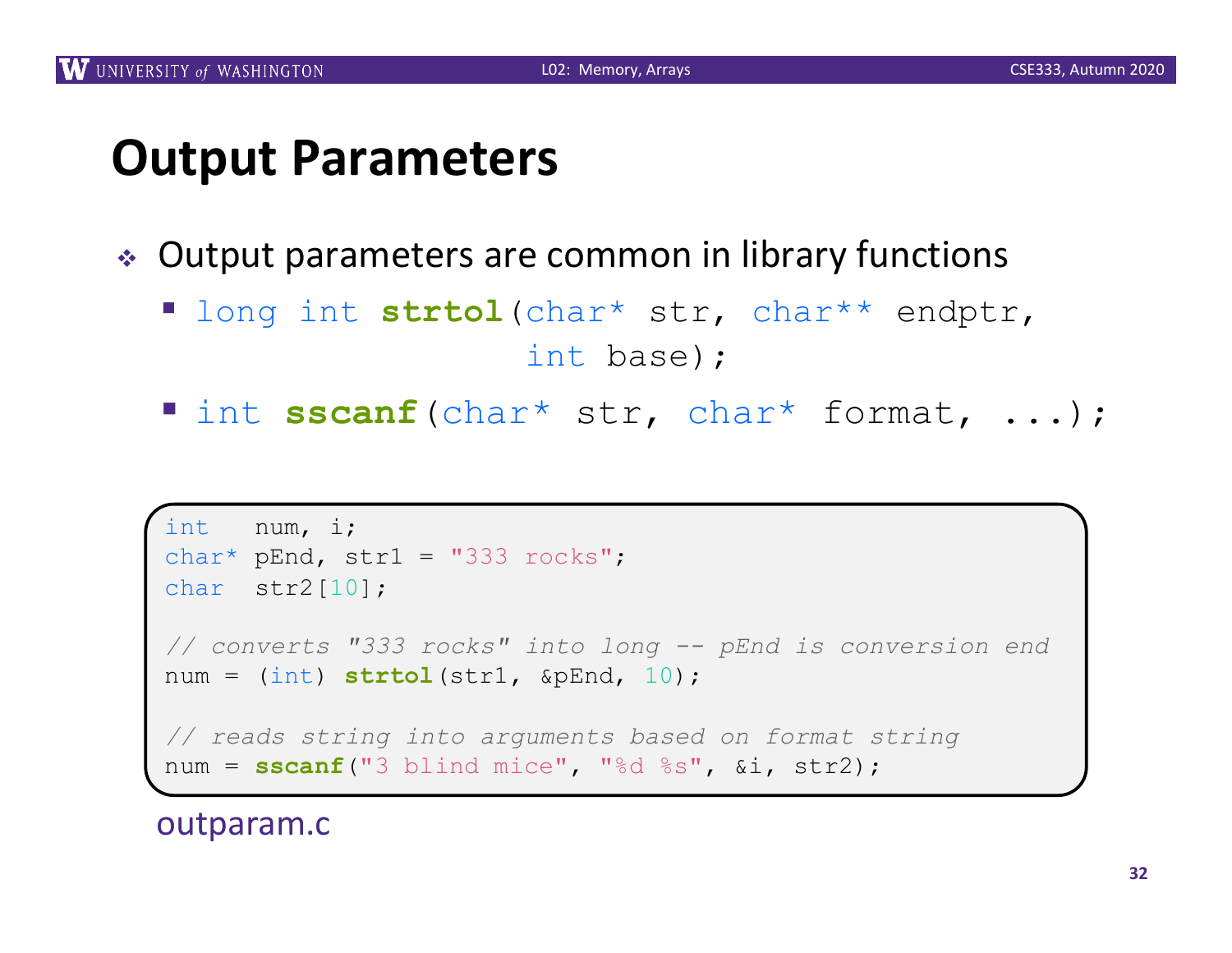## **Parameters: reference vs. value**

- \* There are two fundamental parameter-passing schemes in programming languages
- <sup>v</sup> Call-by-value
	- § Parameter is a local variable initialized with a copy of the calling argument when the function is called; manipulating the parameter only changes the copy, *not* the calling argument
	- § **C**, **Java**, C++ (most things)
- <sup>v</sup> Call-by-reference
	- Parameter is an alias for the supplied argument; manipulating the parameter manipulates the calling argument
	- C++ references (we'll see these later)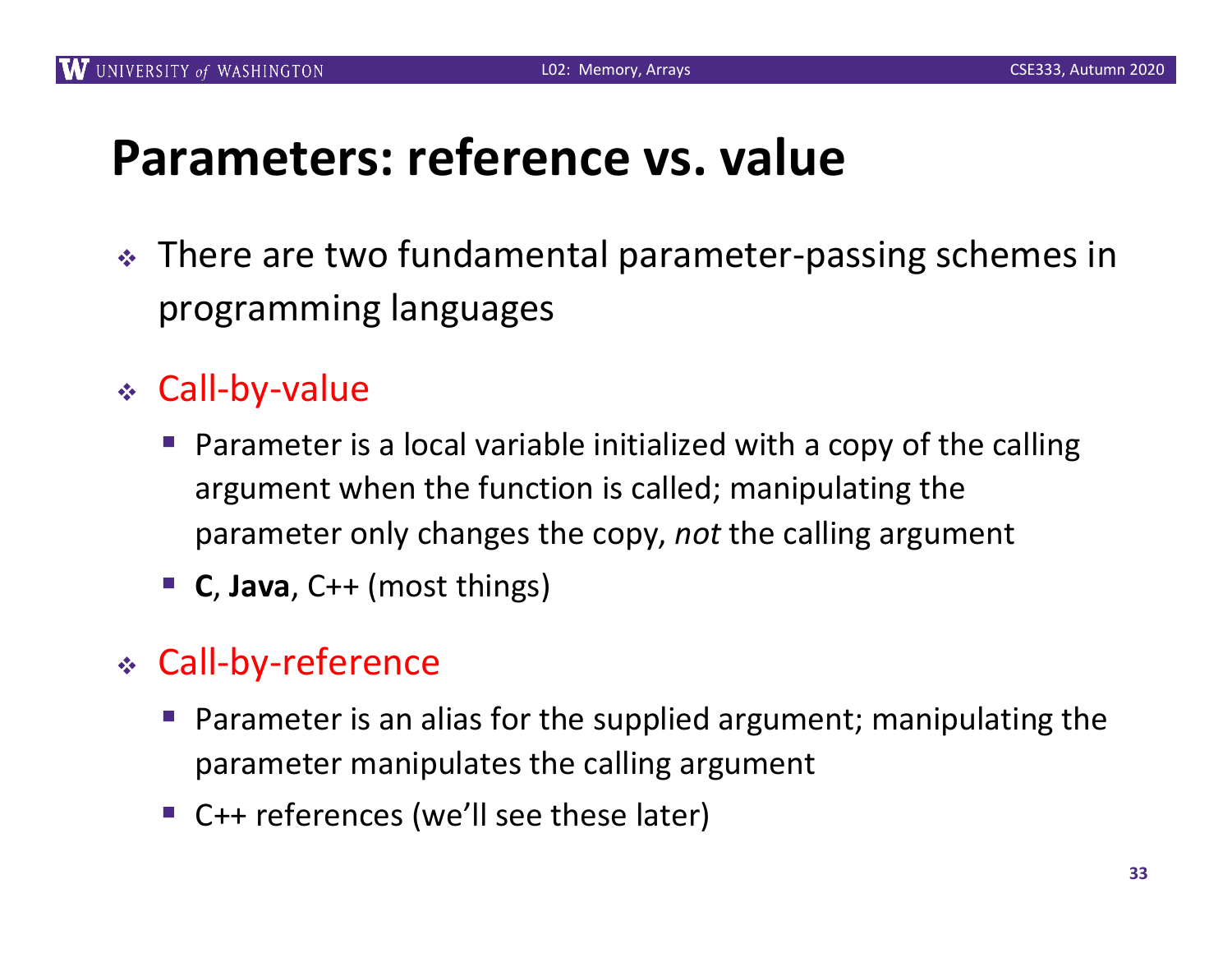## **So what's the story for arrays?**

- <sup>v</sup> Is it call-by-value or call-by-reference?
- $\cdot$  Technical answer: a T[ ] array parameter is "promoted" to a pointer of type T\*, and the *pointer* is passed by value
	- § So it acts like a call-by-reference array (if callee changes the array parameter elements it changes the caller's array)
	- But it's really a call-by-value pointer (the callee can change the pointer parameter to point to something else(!))

```
void copyArray(int src[], int dst[], int size) {
  int i;
 dst = src; // evil!
  for (i = 0; i < size; i++) {
    dst[i] = src[i]; // copies source array to itself!
  }
}
```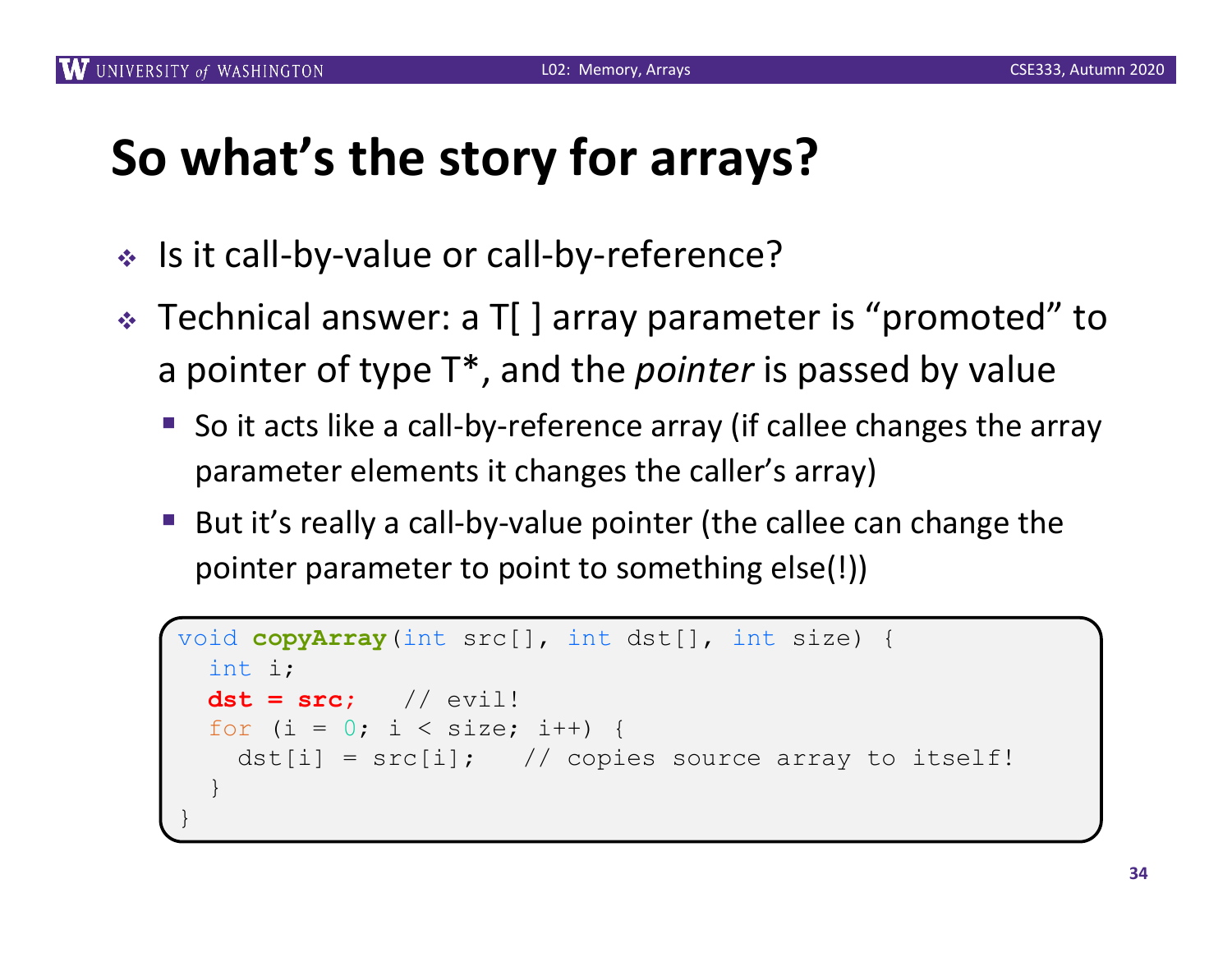#### **Extra Exercises**

- ◆ Some lectures contain "Extra Exercise" slides
	- Extra practice for you to do on your own without the pressure of being graded
	- You may use libraries and helper functions as needed
		- Early ones may require reviewing 351 material or looking at documentation for things we haven't discussed in 333 yet
	- Always good to provide test cases in main()
- $\bullet$  Solutions for these exercises will be posted on the course website
	- You will get the most benefit from implementing your own solution before looking at the provided one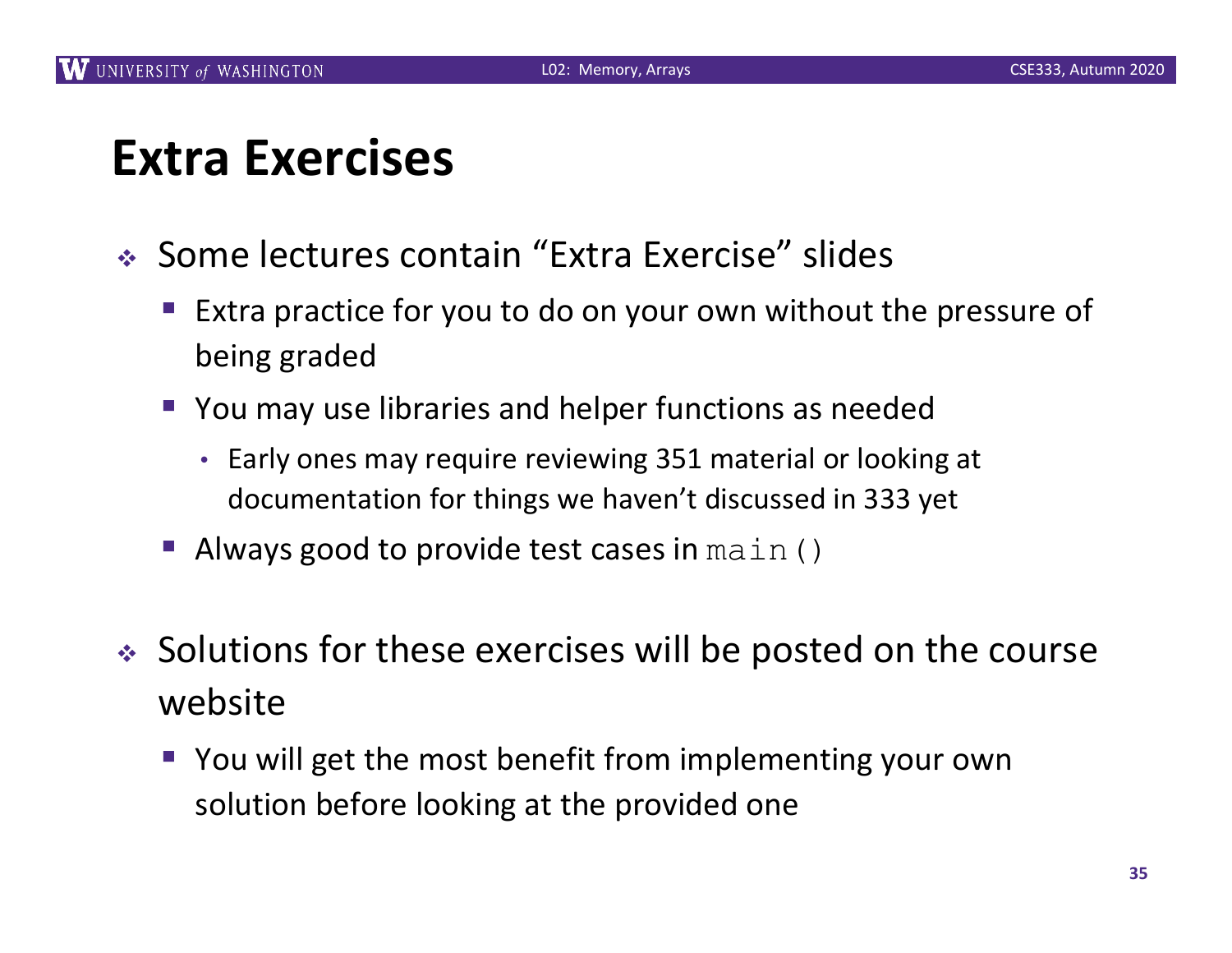#### **Extra Exercise #1**

- $\triangleleft$  Write a function that:
	- Accepts an array of 32-bit unsigned integers and a length
	- Reverses the elements of the array in place
	- Returns nothing  $(void)$